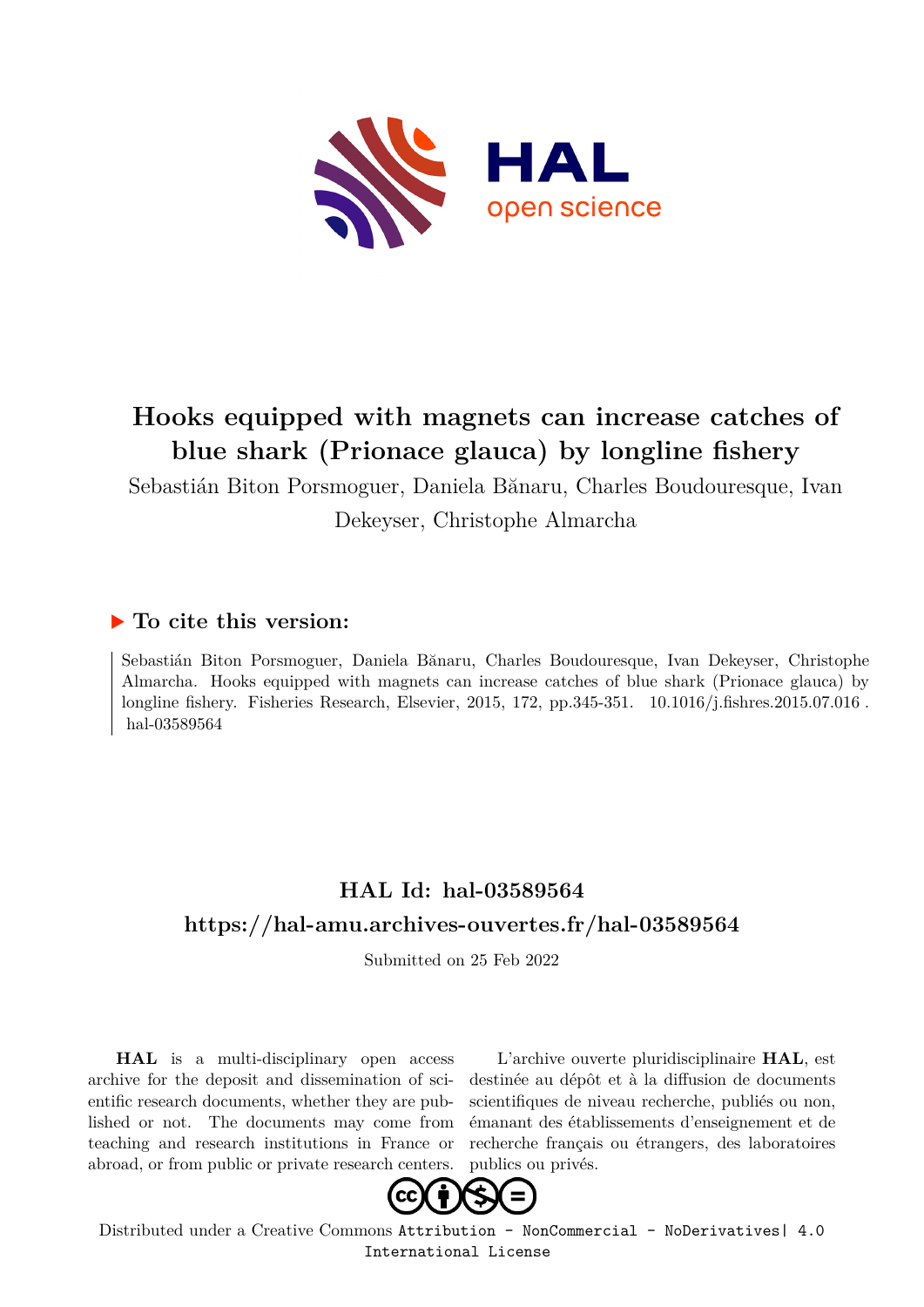| 1  | Hooks equipped with magnets increase catch of blue shark ( <i>Prionace glauca</i> ) by                              |
|----|---------------------------------------------------------------------------------------------------------------------|
|    | longline fishery                                                                                                    |
| 3  |                                                                                                                     |
| 4  | Sebastián Biton Porsmoguer <sup>a*</sup> , Daniela Bănaru <sup>a</sup> , Charles F. Boudouresque <sup>a,</sup> Ivan |
| 5  | Dekeyser <sup>a</sup> and Christophe Almarcha <sup>b</sup>                                                          |
| 6  |                                                                                                                     |
|    | <sup>a</sup> Aix-Marseille University, CNRS, Toulon University, IRD, MIO (Mediterranean                             |
| 8  | Institute of Oceanography) UM110, Campus de Luminy, Case 901, 13288 Marseille                                       |
| -9 | cedex 09, France.                                                                                                   |
| 10 | <sup>b</sup> Aix-Marseille University, CNRS, Centrale Marseille, IRPHE, UMR 7342, 13384                             |
| 11 | Marseille, France                                                                                                   |
| 12 | * Corresponding author: sebastien.biton@mio.osupytheas.fr                                                           |
| 13 |                                                                                                                     |
| 14 | Short title. Magnets do not reduce by-catch of blue shark                                                           |

**Abstract** 

 The blue shark (*Prionace glauca*) populations are globally decreasing and the blue shark has been classified as near threatened. However it is the main species in the Spanish and Portuguese longline fisheries catches and targeted by a part of these fisheries in the northeastern Atlantic Ocean. Sharks locate their prey using electric sense. The use of magnets as a repellent for shark fisheries was previously proposed as a measure of conservation. This is the first paper describing the magnetic effect on blue shark catch. In this study, we tested during 3 days under real fishing conditions 2 models of magnets made of neodymium with high resistance in time and magnet power. The results of our tests showed that magnets did not decrease catches of blue shark and can even have an attraction effect. This effect was significantly higher for the large magnet model tested (26 mm x 11 mm x 12 mm, 0,885 tesla) compared to the smaller one (20 mm x 13 mm x 15 mm, 0,464 tesla). Physical measurements were associated with this study and also revealed an important practical aspect to be taken into account in this kind of experiments: that hooks remain magnetized after removal of the magnets and are even slightly magnetized without any previous contact with a magnet.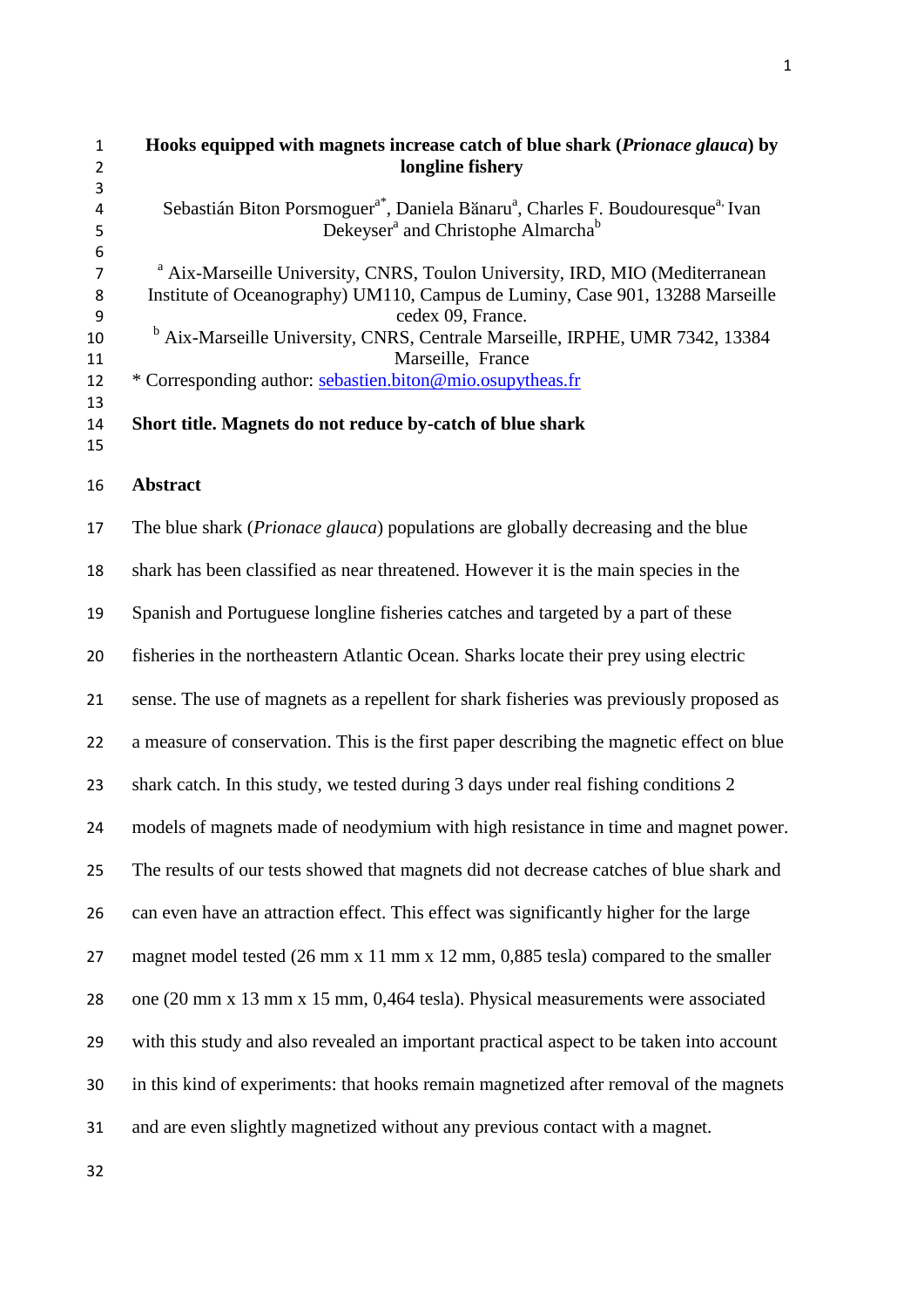**Keywords**

Blue shark, by-catch, longline, magnet, repellent, CPUE

#### **1. Introduction**

 The blue shark *Prionace glauca* (Linnaeus, 1758) is a species with worldwide distribution (Moreno, 2004). Like most of pelagic shark species, the blue shark presents a low fecondity rate and a slow growth rate (Ferretti et al., 2008) and is therefore particularly vulnerable to fishery exploitation.

In the northeastern Atlantic Ocean, one part of the Spanish and Portuguese longline

fleet targets swordfish *Xiphias gladius* Linnaeus, 1758, tuna (teleosts of the group

Thunini) and shortfin mako near Azores archipelago and between Azores archipelago

and Iberian Peninsula (Buencuerpo et al*.,* 1998; Stevens et al*.,* 2000; Baum and Myers,

2004). The bait is mackerel (*Scomber scombrus*). However, about 60% of the catch is

represented by blue shark (Xunta de Galica. pers. comm.). The second part of the

longline fleet concerned by this study targets only blue shark (*Prionace glauca*) near

Iberian Peninsula. The bait is longfin inshore squid *(Doryteuthis pealeii)*. Over 200 tons

of blue shark were landed each month in 2013 in Vigo (Xunta da Galicia, i.e. regional

government, pers. comm.). In both case, Spanish and Portuguese longline fishermen can

be interested by a repulsive system as if they catch more commercial species like

 swordfish and tuna they may increase their profit. Moreover most pelagic sharks are on top of the food web and play an important role in marine ecosystems as they contribute to the management of healthy ocean ecosystems (Ferretti et al., 2010).

Elasmobranchs use the electric sense due to the ampullae of Lorenzini for the detection

of the bioelectric fields produced by prey organisms (Kalmijn, 1971). However the

chemoreception will be probably used on large distances to detect prey even if at a

small distance from the prey electric sense may influence their behaviour. According to

Hueter et al. (2004) *Prionace glauca* is attracted to an area by odor but preferentially

attacked an active dipole source that simulated the prey's bioelectric field rather than

the odor source of the prey. This electric sense is also related to their two modes of

navigation. In the passive mode, the elasmobranch simply measures the electric fields

are produced by the flow of ocean water through the Earth's magnetic field. In the

active mode, the elasmobranch measures the voltage gradients that are induced through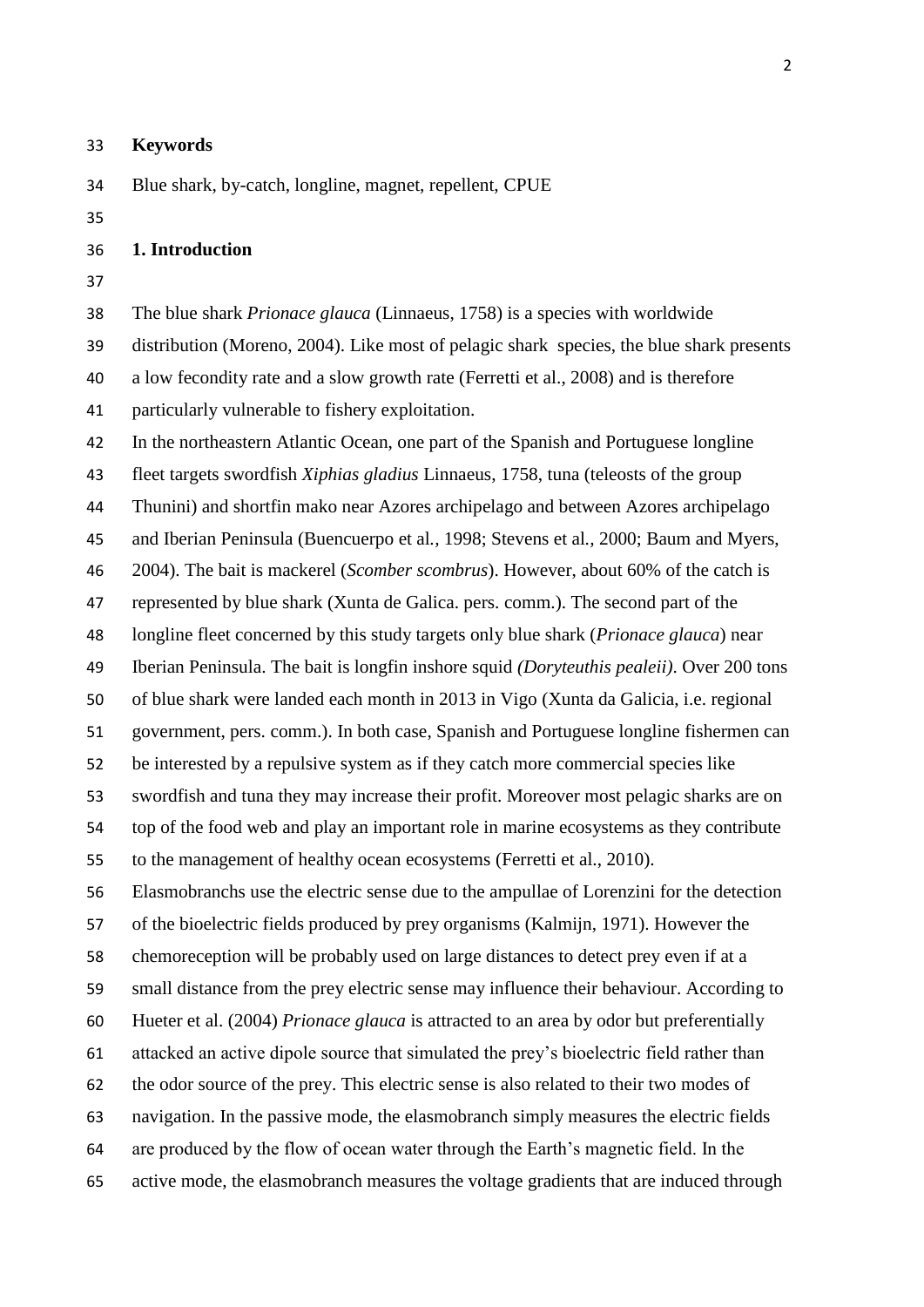the animal's body due to its own swimming movements through the geomagnetic field (Hueter et al., 2004).

 Permanent magnets have been shown to have repellent effect on sharks by creating an abnormally strong electrical stimulus to overwhelm the elasmobranchs' acute

electrosensory system (Stoner et al*.,* 2008; Tallack and Mandelman, 2009; O´Connell et

al*.*, 2011a, 2012; Hutchison et al*.*, 2012). Magnets constitute therefore a possible means

to reduce the by-catch. Actually, among 20 pelagic shark species concerned by fisheries

and/or bycatch, three are now classified by the International Union for the Conservation

of Nature (IUCN, 2013) as endangered, namely *Mobula mobular* (Bonnaterre, 1788),

*Sphyrna lewini* Griffith & Smith, 1834, *Sphyrna mokarran* Rüppell, 1837, nine as

vulnerable, namely *Alopias pelagicus* Nakamura, 1935, *A. superciliosus* Lowe, 1841, *A.* 

*vulpinus* (Bonnaterre, 1788), *Carcharodon carcharias* (Linnaeus, 1758), *Cetorhinus* 

*maximus* (Gunnerus, 1765), *Isurus oxyrinchus* Rafinesque, 1810, *I. paucus* Guitart,

1966, *Lamna nasus* (Bonnaterre, 1788), *Sphyrna zygaena* (Linnaeus, 1758), and one, *P.* 

*glauca,* as near threatened.

 During the last years, many works tried to test the deterrent electromagnetic effect on sharks (Annexe 1). They used permanent magnet composed by Barium (Ba), Boron (B), Iron (Fe) and Neodymium (Nd) or electropositive metal (EPM) composed by Lanthanides metal. Different EPM tested were Barium (Ba), Neodymium (Nd), Praseodymium (Pr), Cerium (Ce), Cerium-Lanthanum (CeLa), Praseodymium- Neodymium metal alloy (PrNdA), and Praseodymium-Neodymium mischmetal (PrNdM) (Annexe 1).

The tests published were realized in laboratory (in experimental conditions) or in field

(in experimental conditions, in experimental fishing or in real fishing conditions). Many

- species were used to test several magnet models or EPM. Some species have a pelagic
- behaviour (Dasyatidae, Carcharhinidae, Lamnidae, Sphyrnidae and Triakidae) and

others, a benthic behaviour (Rajidae and Squalidae). The results show contrasted

effects. In laboratory, the results of experiments are sometimes positive (Brill et al.,

- 2009; Rigg et al., 2009; O´Connell et al., 2010; Jordan et al., 2011; O´Connell et al.,
- 2011b, 2014a, 2014c; Smith and O´Connell, 2014), and sometime, negative or partial
- (Stoner and Kaimmer, 2008; Rigg et al., 2009; Jordan et al., 2011; McCutcheon and
- Kajiura, 2013). Tests realized in field obtained both positive (Rice, 2008; Wang et al.,
- 2008; O´Connell et al., 2011a, 2014b, 2014d, 2015) and negative results (Robbins et al.,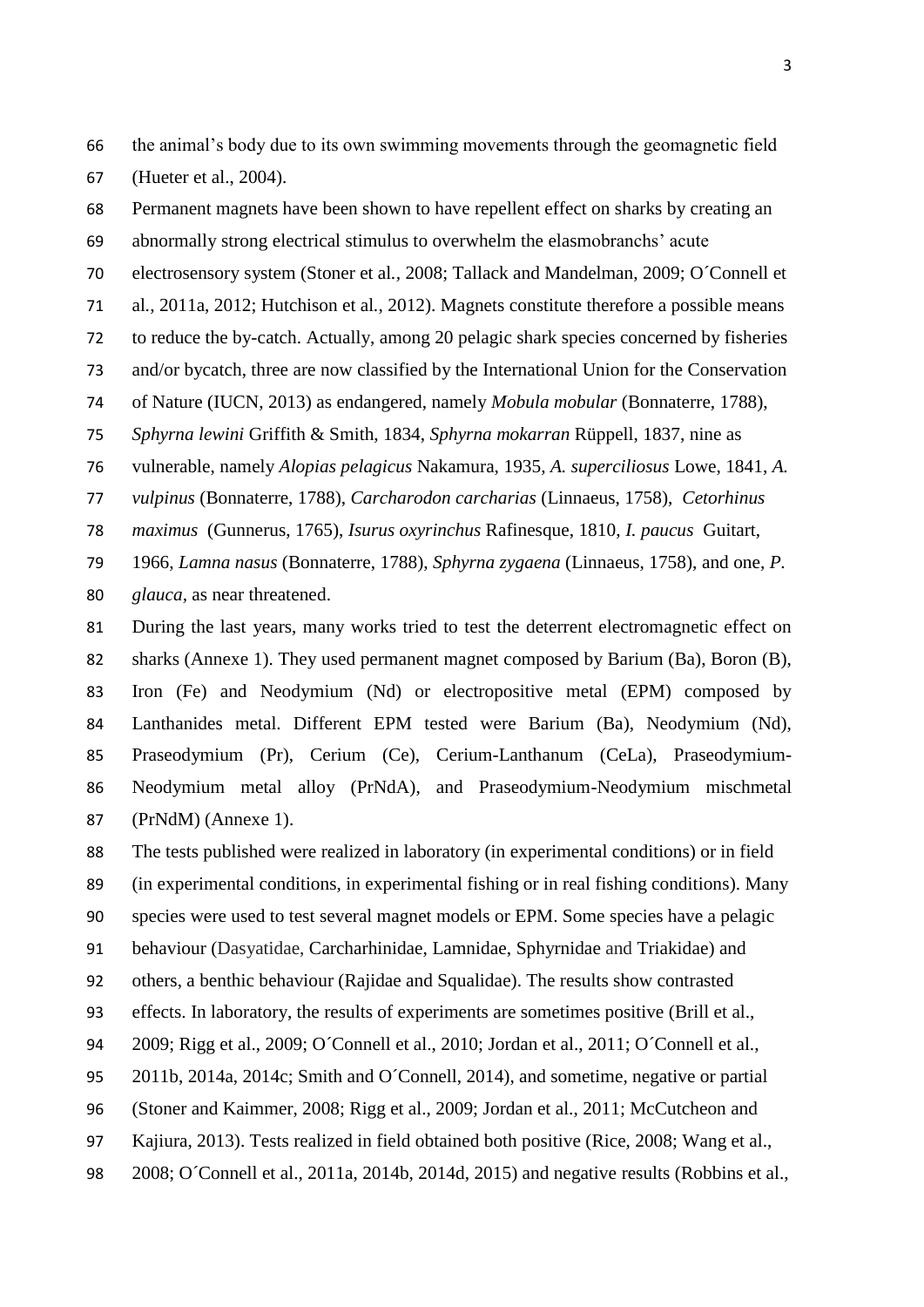- 2008; Tallack and Mandelman, 2009; O´Connell et al., 2011a; Hutchinson et al., 2012;
- Godin Cosandey et al., 2013; Smith, 2013; O´Connell et al., 2014d).
- Some species may have opposite behaviour in different conditions. For example,
- smooth dogfish (*Mustelus canis)* in contact with Neodymium (Nd) metal can have a
- repellent reaction in group but not alone (Jordan et al., 2011). *Carcharhinus plumbeus*
- can have a repellent reaction in laboratory (Brill et al., 2009) but not in field (O´Connell
- et al., 2011a). Globally, all the tests with electromagnetic dispositive obtained highly
- contrasted results between laboratory and field experiments, between species and
- according to the electromagnetic dispositive.
- Repellent effects with EPM were proposed to be used to limit the intense fishing
- activities especially for blue shark (*Prionace glauca*) and shortfin mako (*Isurus*
- *oxyrinchus*). However, previous experiments realized in field and in real fishing
- conditions with EPM, were negative for both species (Hutchinson et al., 2012; Godin
- Cosandey et al., 2013).
- The aim of this paper was to test the effects of neodymium magnets on catches of the
- blue shark aboard a fishing vessel targeting pelagic species in the eastern Atlantic
- Ocean. This is the first paper measuring and taking into account the physical properties
- of the magnets and their effect on the hooks.
- 

#### **2. Methods**

- 
- *Physical properties of the two magnet models*
- The magnet is mainly composed of neodymium, a magnet element with high resistance
- in time and magnet power. The magnets were of the N35-Ni and N35-NdFeB types.
- The higher the grade (the number following the 'N'), the stronger the magnet. Ni
- indicates the presence of traces of nickel. NdFeB indicates that the magnet is composed
- of neodymium, iron and boron. Neodymium is a rare-earth magnet element with
- degradation trends in sea water. However the experiment lasted only 3 days and there
- was no degradation of the magnets. We did not measure the level of dissolution in
- laboratory because as the lanthanides dissolve, the voltage (mV) remains unchanged
- despite the decreasing mass (McKutcheaon and Kajiura, 2013).
- The dimensions of the two cylindrical magnet models with a central hole, tested were
- 26 mm x 11 mm x 12 mm (model 1, 0,885 tesla from Ingeniera Magnética Aplicada,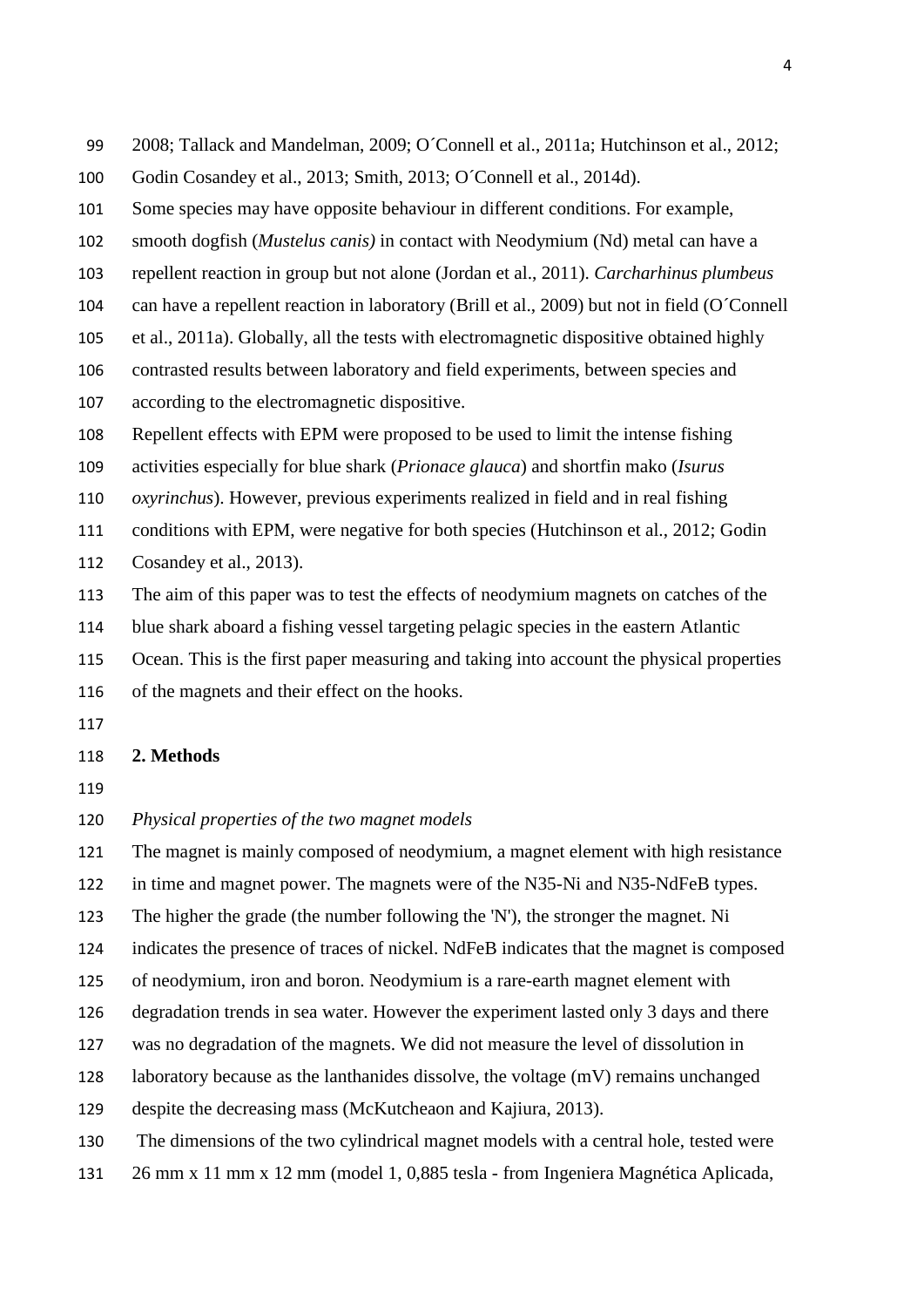Barcelona, Spain) and 20 mm x 13 mm x 15 mm (model 2, 0,464 tesla - from Firstmagnetic, Roncq, France). The magnetic fields produced by the two types of magnets, with the hook, were measured at several distances (between 7 and 70 cm). We also measured the magnetic fields of two hooks after contact with the two types of magnets and the magnetic fields of a hook which was never in contact with magnets. As each model has always been composed of three magnets in experiments, we report here the measurements for sets of three magnets. When magnets are stuck together, the magnetic field produced by three magnets is not exactly equal to three times the field produced by one as they are not physically at the same point (the more distant magnet has a lower influence, due to the increasing discrepancy of magnetic field with distance). But at a long distance in relation to the size of the magnet, the field can be considered as approximately three times the field of each. The hook used in the experiments is made of steel, a ferromagnetic material. In consequence, it concentrates the magnetic lines and changes the map of the magnetic field. Moreover, the size of the hook is much larger than the size of the magnets so that very close to the hook, if the magnets are on the opposite side of the hook, the magnetic field can be greater than what it would be with the magnets alone. To measure precisely the field produced, we used a Gauss/Teslamètre Sypris 7030 F.W.Bell and recorded the variation in the magnetic field in a figure that gives the magnetic field in tesla units along the distance X in centimeters for a hook filled with respectively big magnet (big circle) and small magnet (small circle) in a log-log scale. The measurements were made from the position of the center of the magnet on the hook (approximate position when magnet was absent). The magnetic fields of two hooks after contact with the two types of magnets and the magnetic fields of a hook which was never in contact with magnets were also recorded in the same figure.

#### *Experiments under real fishing conditions*

The experiments were carried out in the northeastern Atlantic Ocean  $(8^{\circ} - 9^{\circ} W$  and  $42^{\circ}$ 

160  $-45^{\circ}$  N) (Figure 1) aboard a longline fishing vessel, during 3 days (October 2013). The

vessel, the *Pescalema*, was based in Muxía, a small port in Galicia (Spain). The vessel,

~20 m long, carried 8 crew members, plus the scientific observer (SBP). The

experiments concerned 1076 shark individuals. We determined their sex and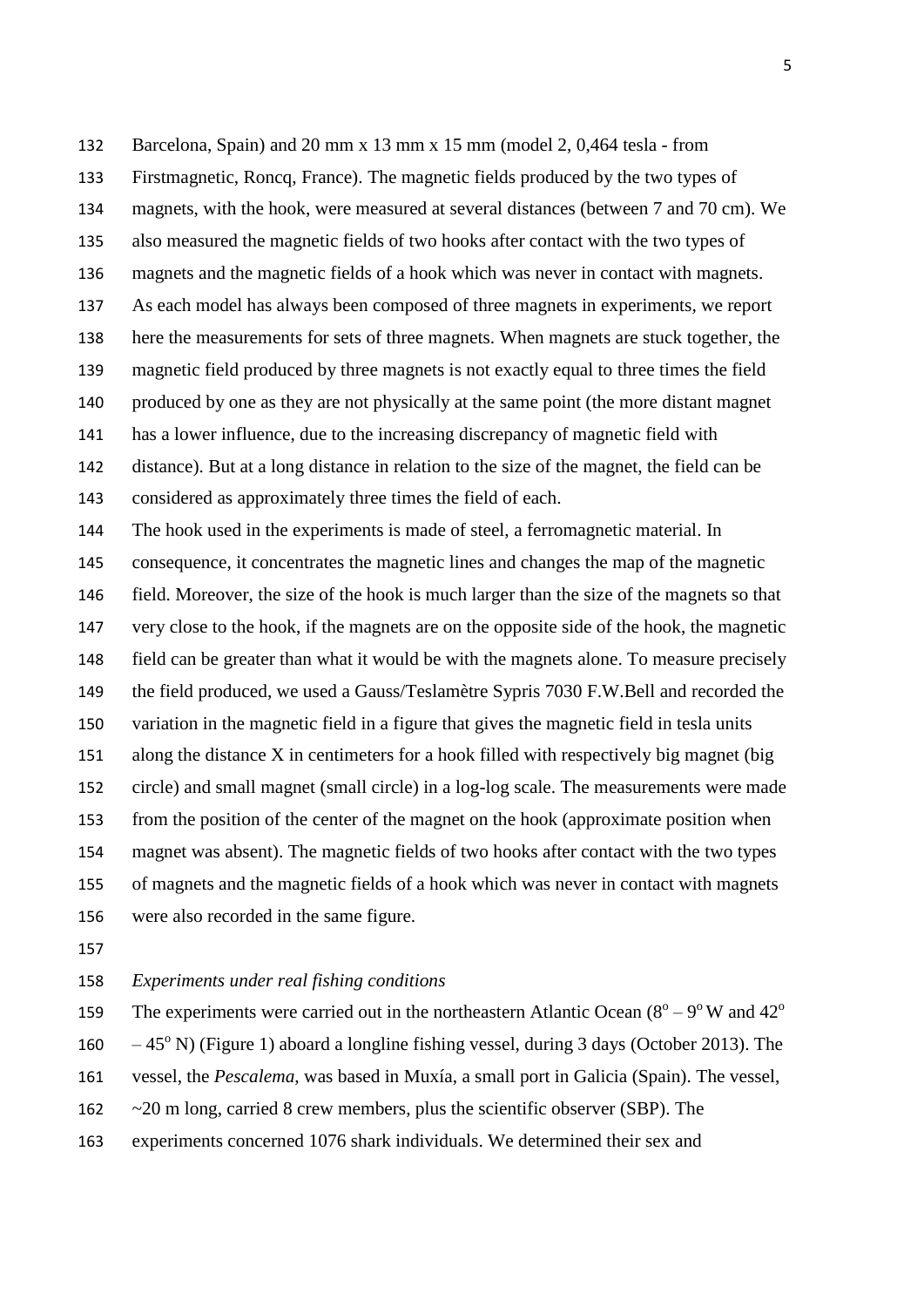approximate size. They belonged to the following size classes (cm): [90-100), [100-

110), [110-120), [120-130), [130-140), [140-150), [150-200), [>200.

The longline measured about 50 km with 1 300 hooks, about 40 m apart. Hooks were

located at about 20 m depth. The ring-shaped hooks (model 9202, Mustad™, Lilleaker,

Oslo area, Norway) measured 8 cm in total height and 2 cm in width.

 The shape and size of the magnets were chosen to correspond to the size of the hook (Figure 2).

 A positive and encouraging aspect of the experiment was that the fishermen were able themselves to place the magnets on the hooks without the assistance of the scientist (SBP), who just passed them the magnets stored in a polystyrene box. Inserting the hook within the magnet did not reduce the hectic speed of the immersion of the baited hook and the supporting line, lasting 7-8 h, by night, during a real fishing operation. The polarization of the magnets was randomly orientated so that the magnetic field N or S corresponded to the hook axis. Fishermen had no difficulty in attaching the magnets and removing them from the hook. The bait was located close to the magnet so that sharks would feel the magnetic field when trying to feed. The fishermen used only longfin inshore squid (*Doryteuthis pealeii*) (Lesueur, 1821) as bait. The longline carried the same number of hooks during the three days of the experiment. We divided the longline into 3 test zones with the same number of hooks (zone 1 at the beginning of the longline, zone 2 in the middle of the line and zone 3 at the end) and the rest of the longline was the zone 4 (Table 1; Figure 3). The reason for this partitioning is that zone 1 remained immersed for a longer time than zone 3 (approximately 7 hours) and this may influence the catch values. Within each test zone, we used 5 hooks with magnets of the first model, 11 hooks with magnets of the second model and 16 control hooks without magnets (Figure 3). The aim of this strategy was to observe whether there was any significant difference in the catch rate between test hooks and control hooks and between the two types of magnet within test zones. The rate of catch per unit of effort (CPUE) represents the relation between the number of individuals in catches and the number of hooks.

 The three days were considered as replicates. We compared catch values for the 144 hooks with magnets from test zones 1 to 3 with144 control hooks under normal fishing conditions (i.e. without magnets)(Table 1). Inside the test zones, we tested the influence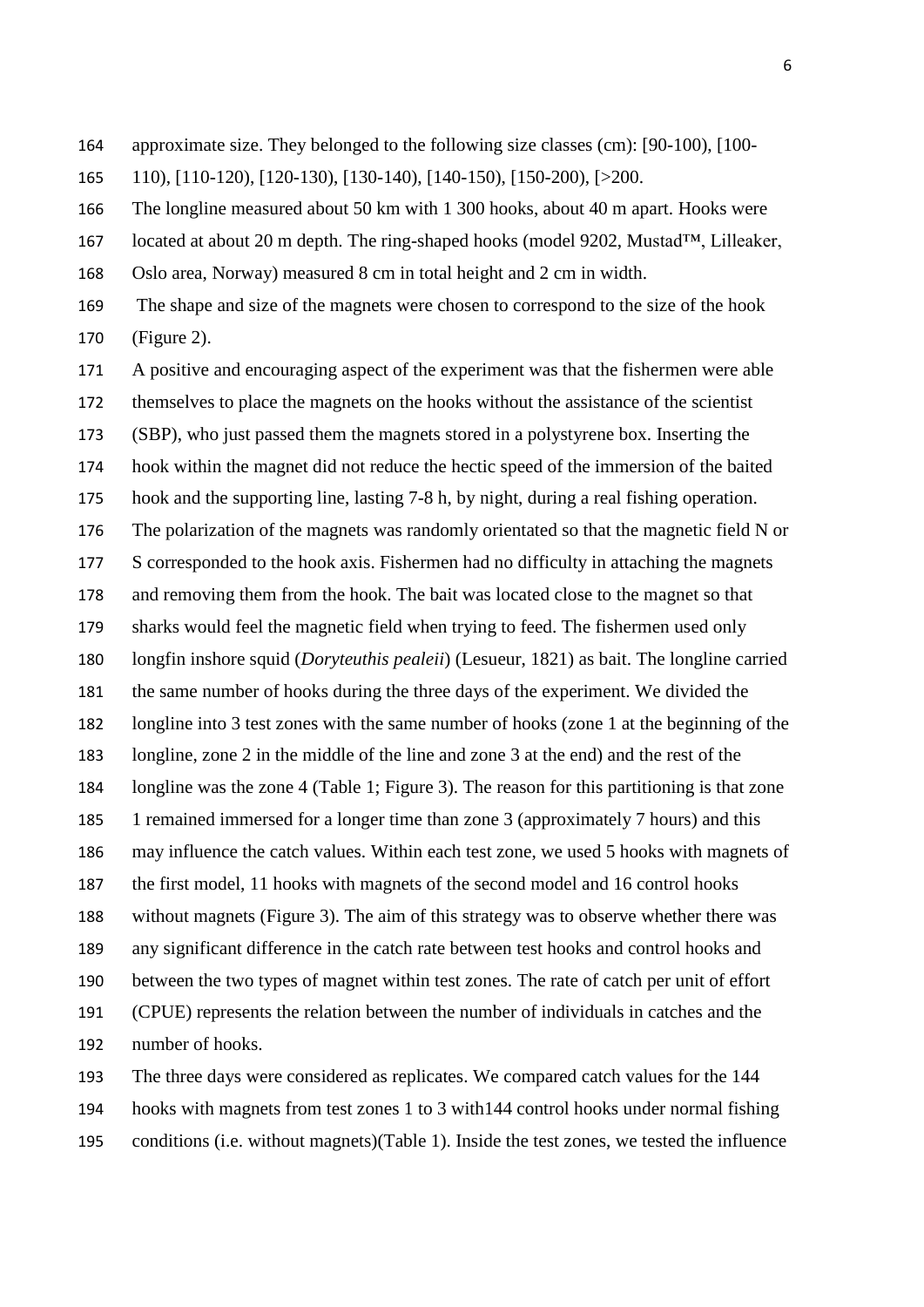of different factors (size, sex, presence or absence of magnets and the models of magnet) on the CPUE values.

#### *Data treatment*

 Data were analyzed with Statistica 9.1. Normality and homogeneity of variance were previously tested using Shapiro and Levene tests. One-way ANOVA was used in each zone and for all the tested zones together to test the differences in CPUE values between hooks with magnets and control hooks as well as between the two models of magnet.

#### **3. Results and discussion**

#### *Physical tests*

Figure 4 shows the measurement of the magnetic field in tesla (T) along the distance X

in cm for a hook carrying respectively big magnets (big black circles) and small

magnets (small grey circles) in a log-log scale. The lines correspond to the theoretical

211 variation of the magnetic field as  $X^{-3}$ . We note that despite the presence of the hook, for

a distance more than 10 cm, the magnetic field intensity varies like that of a dipole. At

these distances, the intensity of the large magnets was twice as high as that of the

#### smaller magnets.

The intensity of the magnetic field produced by the magnets has to be

compared with the additional intensity of the magnetic field of the Earth (between

217 0.00002 T and 0.00007 T, depending on the position on the Earth). From figure 4, we

note that the intensity of the magnetic field from the magnets was the same

intensity as that of the magnetic field of the Earth at a distance around 25 to 35 cm for

small magnets, and 30 to 45 cm for big magnets.

An important aspect to be considered is that hooks equipped with both big and small

magnets remained magnetized when removing the magnets and this phenomena is

permanent (Figure 4). For example, a hook magnetized after contact with a big magnet

224 at 6 cm distance induced the same magnetic field that a hook with a big magnet at 7 cm

distance. Moreover, a hook alone which was never in contact with a magnet shows also

a measurable magnetic field, even if it´s lower than the magnetic field of hooks after

contact with a magnet. For example at 6 cm distance from the hook which was never in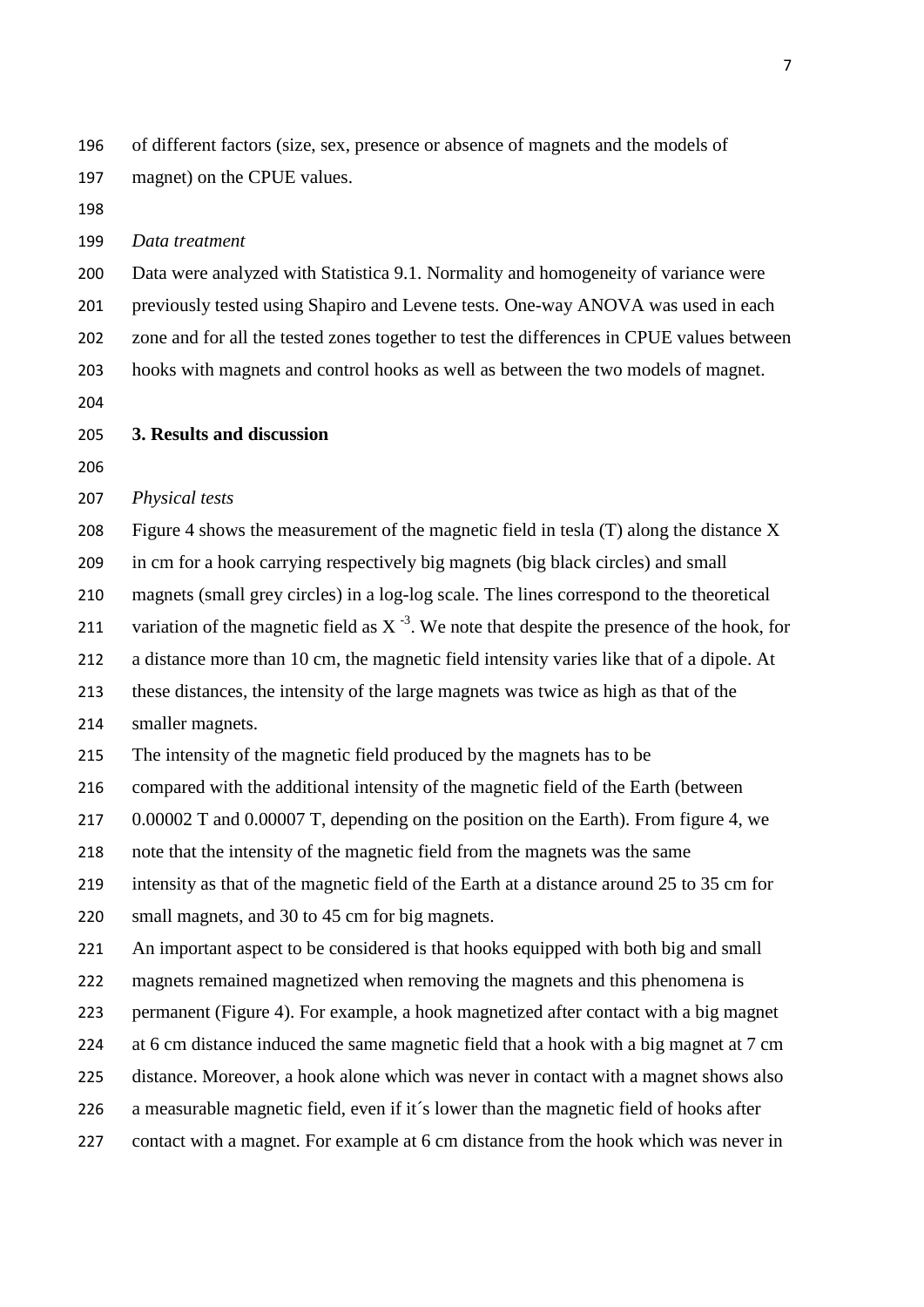- contact with a magnet the magnetic field is equivalent to that of a hook with a big magnet model 1 measured at 8 cm distance.
- 

#### *Experiments under real fishing conditions*

During the fishing campaign, 1 076 blue shark *Prionace glauca* were caught by the

- longline vessel (Figure 5; Table 2). In addition to the blue sharks, one small swordfish
- *Xiphias gladius*, one albacore *Thunnus alalunga* (Bonnaterre, 1788), 3 sunfish *Mola*
- *mola* (Linnaeus, 1758), 6 pelagic stingray *Pteroplatytrygon violacea* (Bonaparte, 1832)
- and one common thresher shark *Alopias vulpinus* were caught.

237 The total length of the captured blue sharks ranged from 70 to 240 cm, corresponding

 mainly to juvenile individuals (Table 2). For the blue shark, sexual maturity is reached at 180 cm in males and 200 cm in females (Moreno, 2004).

Sex ratio (% of males) was 0.52 - 0.55 in the tested zones 1 to 3 and 0.77 in the zone 4.

The total length and sex of the caught individuals did not differ significantly according

- 242 to whether they were caught with hooks equipped with magnets or not  $(p=0.062,$
- 243 respectively  $p=0.892$ ).
- The presence of the magnets had a significant effect on the catch rate per unit of effort
- 245 (CPUE) only in the zones 2 (F=10.48; p=0.014) and 3 (F=7.99; p=0.026) with higher
- CPUE values for hooks equipped with magnets in both areas (0.73 in zone 2 and 0.75 in
- zone 3 for hooks with magnets compared to 0.52 and 0.38 respectively for hooks
- without magnets) (Table 1; Figure 6). These values were significantly higher only for
- the hooks equipped with the model 1 magnet (0.80) than for the control hooks in the
- zone 2 (0.52) (F=5.25; p=0.048). In contrast, there were no significant differences in
- CPUE between the two magnet models 1 and 2, between model 2 magnet hooks and the
- control hooks in the zone 2, and between the two magnet models and the control hooks
- in the zones 1 and 3.
- Globally for all the tested areas CPUE values for hooks with magnets are higher than
- those of hooks without magnets (mean 0.74, SD 0.15 and respectively mean 0.47, SD
- 256  $(0.17)$  (F=18.29, p=0.000). These values are also higher than those of CPUE in the zone
- 257 4 (mean 0.25, SD 0.43). However as the number of hooks is much higher in the zone 4
- (1204 hooks x 3 days) than in the tested zones (48 hooks x 3 days) this might influence
- the comparison between the mean CPUE values among these zones.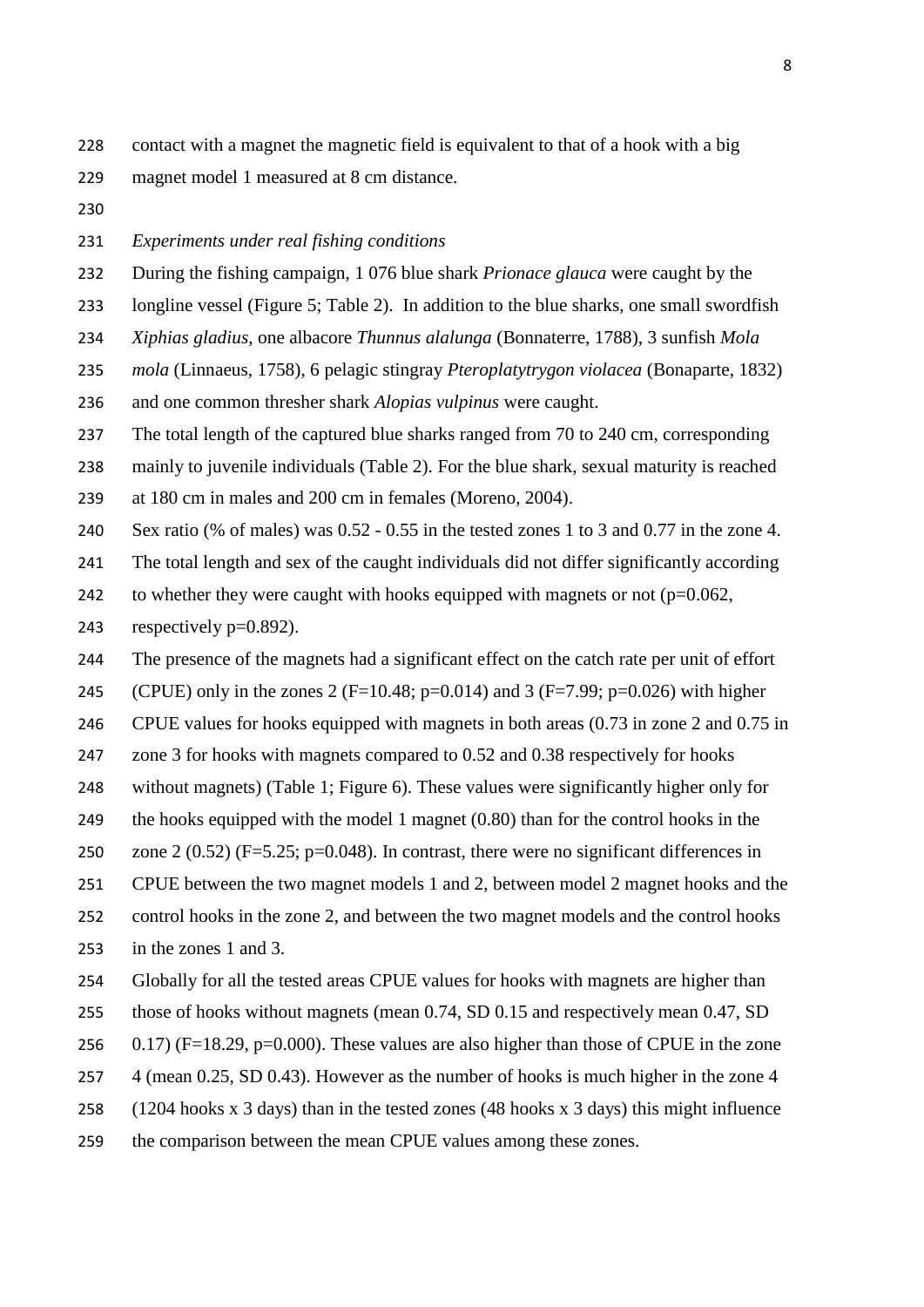It remains unclear whether it is the absolute strength of the magnetic field in the water, which at some level induces reaction behaviour of blue sharks, or whether it is the magnitude of the change in magnetism with distance that elicits the response. However, the presence of magnets near the hook did not provide the expected repellent effect. One of the two tested models of magnet even increased the catch rate. Magnets would therefore not appear to constitute an effective device to avoid by-catch for this species in real fishing conditions. Our results would appear to contradict these promising experimental previous results. However, several factors are to be considered. **(i)** Results from the literature are mainly based upon laboratory experiments, and/or *in situ* experiments more or less remote from the real conditions of a professional fishing fleet (Stoner and Kaimmer, 2008; Tallack and Mandelman, 2009; O'Connell et al*.*, 2011a, 2014; Robbins et al., 2011). **(ii)** Clearly, the results from previous authors evidence the non-congruence of deterrent effects depending upon the species (Hutchinson et al*.,* 2012); for example, these authors showed the ineffectiveness of EPM with blue shark and shortfin mako, although effective with another species (Annex 1). **(iii)** Our results, together with similar results from the literature (e.g. Hutchinson et al*.,* 2012), concern juveniles. It is known that the electrosensory sensitivity, in many elasmobranchs, increases with growth (e.g. [Fishelson](http://www.researchgate.net/researcher/2940011_L_Fishelson) and [Baranes,](http://www.researchgate.net/researcher/33287875_A_Baranes) 1999; Tricas and Sisneros, 2004). **(iv)** The repellent devices used in the literature are rather disparate. Their characteristics and strength are often poorly described. In addition, the effectiveness of the magnet is influenced by the parallelism, or non-parallelism, of the axis of polarization with the 281 axis of the hook (O'Connell et al., 2011a). Most of the previously published papers on the deterrent effect on sharks tested the effects of electropositive metals (Annex 1), excepting Rigg et al., (2009). This is the first paper describing the magnetic effect on blue shark catch. Previous papers concerning the blue shark analyzed only the electropositive effects (Godin Cosandey et al., 2013; O´Connell et al., 2014d) (Annex 1). In our case, blue shark probably detects by odour at a large distance the presence of bait on the longlines. However at a short

- distance when swimming towards the bait it should feel the electric field induced by
- both the magnet and the electropositive metal. We probably have a cumulated effect of
- electric field induced the shark movement in the magnetic field and an electric field
- generated by the electropositive metal in contact with seawater that we cannot dissociate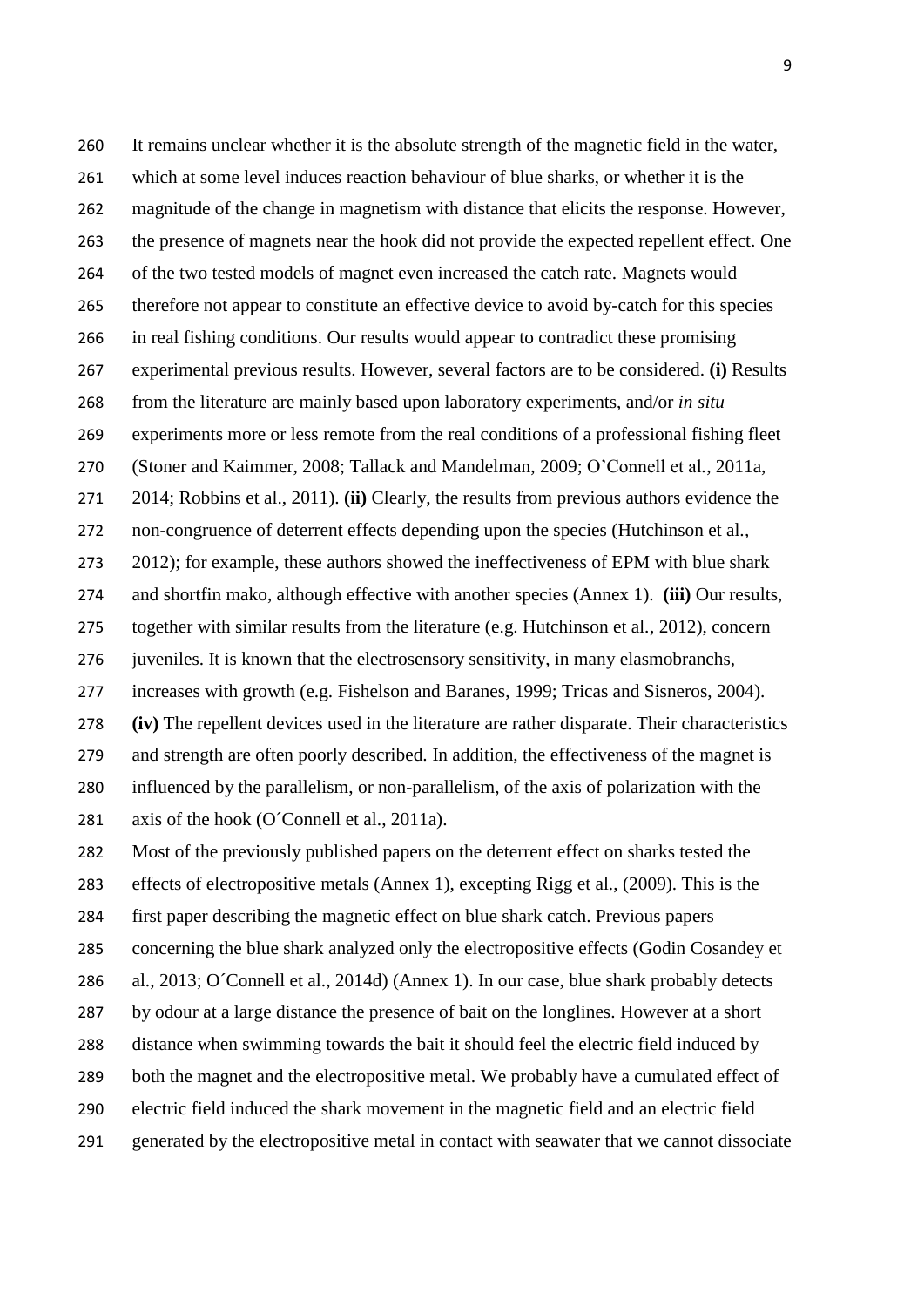in field conditions. The measurements in laboratory concerned only magnetic field, but in perspective we will try to develop a protocol to measure the electric field too. Our results, as well as others experiments in real fishing conditions did not reduce the by-catch of sharks (Godin Cosandey et al., 2013). Permanent magnet or electropositive metal is actually not proved yet as a solution to limit by-catch or to reduce negative impact of longline fisheries. As suggested by Jordan et al*.,* (2013), we will have to explore new approaches to reduce the by-catch of sharks, as magnets seem to even have an attraction effect. Other management measures such as quotas or minimum catch length may be more appropriate for blue shark fishery.

#### **Acknowledgments**

 We gratefully acknowledge the Captain and crews of the *Pescalema* based in Muxía (Galicia, Spain).This work was support by the Spanish Ministry of Agriculture, Food and Environment. The funding providers played no part in the study design, data collection, and analysis, decision to publish, or preparation to the manuscript. Thanks are also due to Michael Paul for improvement of the English. Finally, we acknowledge the two anonymous reviewers for valuable comments and suggestions.

#### **References**

- Baum, J.K., Myers, R.A., 2004. Shifting baselines and the decline of pelagic sharks in the Gulf of Mexico. Ecol. Lett. 7, 135-145.
- Brill, R., Bushnell, P., Smith, L., Speaks, C., Sundaram, R., Stroud, E., Wang, J., 2009. The repulsive and feeding-deterrent effects of electropositive metals on *Carcharhinus plumbeus.* Fish. Bull. 107(3), 298-307.
- Buencuerpo, V., Ríos, S., Morón, J., 1998. Pelagic sharks associated with the swordfish *Xiphias gladius* fishery in the eastern north Atlantic Ocean and the Strait of Gibraltar. Fish. Bull. 96, 667-685.
- Ferretti, F., Myers, R.A., Serena, F., Lotze, H.K., 2008. Loss of Large Predatory Sharks from the Mediterranean Sea. Conserv. Biol. 22(4), 952–964.
- Ferretti, F., Worm, B., Britten, G.L., Heithaus, M.R, Lotze, H.K., 2010. Patterns and
- ecosystem consequences of shark declines in the ocean. Ecol. Lett. 13, 1055-1071.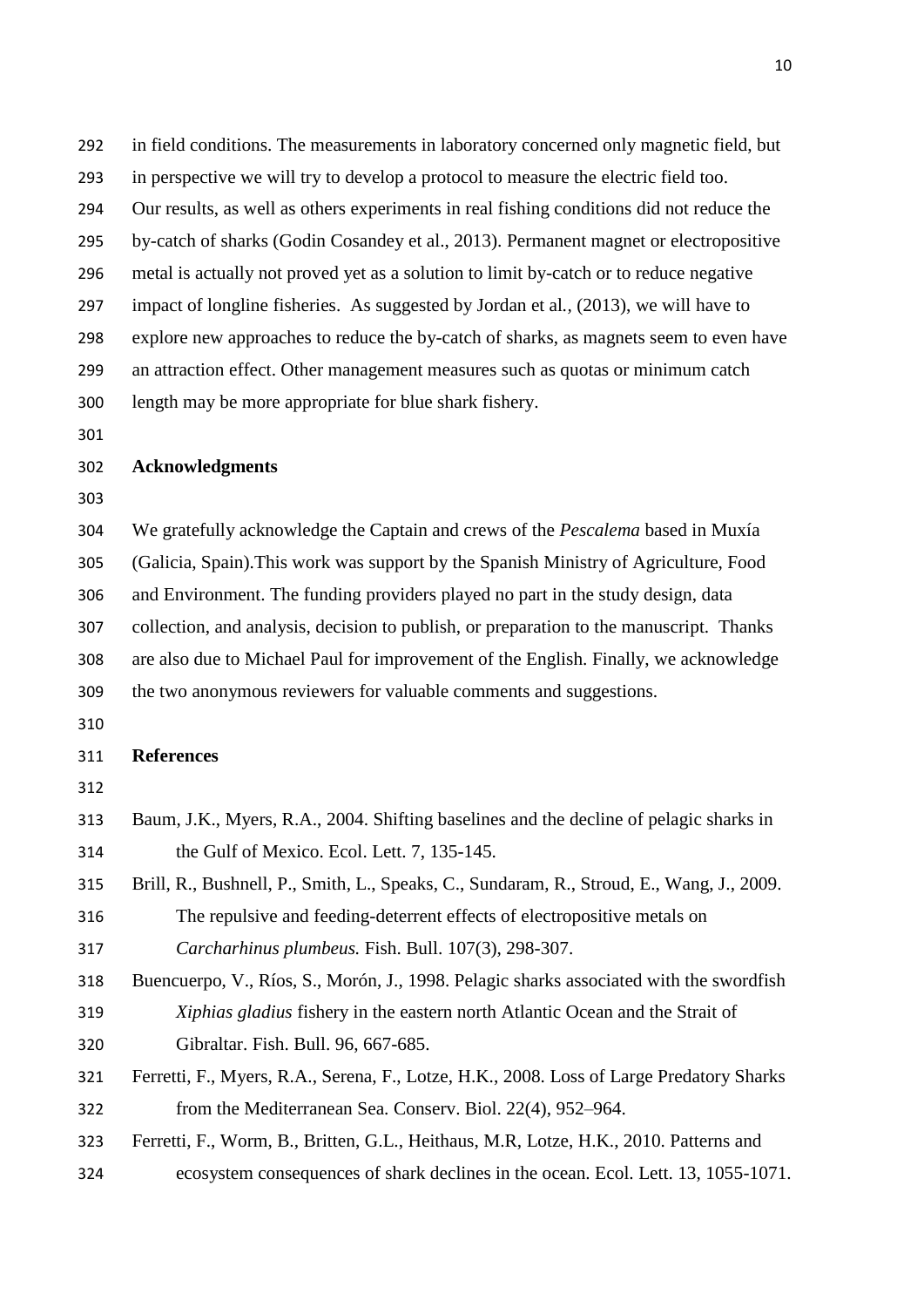| 325 | Fishelson, L., Baranes, A., 1999. Morphological and cytological ontogenesis of the     |
|-----|----------------------------------------------------------------------------------------|
| 326 | ampullae of lorenzini and lateral line canals in the Oman shark, <i>Iago omanensis</i> |
| 327 | Norman 1939 (Triakidae), from the Gulf of Aqaba, Red Sea. The Anatomical               |
| 328 | Record, 252(4), 532-545.                                                               |
| 329 | Godin Cosandey, A., Winner, T., Wang, J. H., Worm, B., 2013. No effect from rare-      |
| 330 | earth metal deterrent on shark bycatch in a commercial pelagic longline trial. Fish.   |
| 331 | Res. 143, 131–135.                                                                     |
| 332 | Hueter, R. E., Mann, D. A., Maruska, K. P., Sisneros, J. A., Demski, L. S., 2004.      |
| 333 | Sensory Biology of Elasmobranch. Chapter 12 in Biology of Sharks and their             |
| 334 | relatives. Ed. Carrier, J. C., Musick, J. A., Heithaus, M. R. CRC Press, 326-          |
| 335 | 358. Hutchinson, M., Wang J.H., Swimmer Y., Holland K., Kohin S., Dewar H.,            |
| 336 | Wraith J., Vetter R., Heberer C., Martinez J., 2012. The effects of a lanthanide       |
| 337 | metal alloy on shark catch rates. Fish. Res. 131-133, 45–51.                           |
| 338 | IUCN 2013. IUCN Red List of Threatened Species. Version                                |
| 339 | 2013.2. <www.iucnredlist.org>. Downloaded on 02 June 2014.</www.iucnredlist.org>       |
| 340 | Jordan, L.K., Mandelman, J.W., Kajiura, S.M., 2011. Behavioral responses to weak       |
| 341 | electric fields and a lanthanide metal in two shark species. J. Exp. Mar. Biol. Ecol.  |
| 342 | 409, 345-350.                                                                          |
| 343 | Jordan, L.K., Mandelman, J.W., McComb, D.M., Fordham, S.V., Carlson, J.K., Werner,     |
| 344 | T.B., 2013. Linking sensory biology and fisheries bycatch reduction in                 |
| 345 | elasmobranch fishes: a review with new directions for research. Conserv. Physiol.      |
| 346 | 409, 345-350.                                                                          |
| 347 | Kalmijn, A.J., 1971. The electric sense of sharks and rays. J. Exp. Biol. 55, 371–383. |
| 348 | McKutcheon, S.M., Kajiura, S.M., 2013. Electrochemical properties of lanthanide        |
| 349 | metals in relation to theirapplication as shark repellents. Fish. Res. 147, 47–54.     |
| 350 | Moreno, J.A., 2004. Guía de los tiburones de aguas ibéricas, Atlántico nororiental y   |
| 351 | Mediterráneo. Barcelona: Omega publ. 315 p.                                            |
| 352 | O'Connell, C.P., Abel, D.C., Rice, P.H., Stroud, E.M., Simuro, N.C., 2010. Response of |
| 353 | the southern stingray (Dasyatis americana) and the nurse shark (Ginglymostoma          |
| 354 | cirratum) to permanent magnets. Mar. Fresh. Behav. Physiol. 43(1), 63-73.              |
| 355 | O'Connell, C.P., Abel, D.C., Stroud, E.M., Rice, P.H., 2011a. Analysis of permanent    |
| 356 | magnets as elasmobranch bycatch reduction devices. Fish. Bull. 109, 394-401.           |
|     |                                                                                        |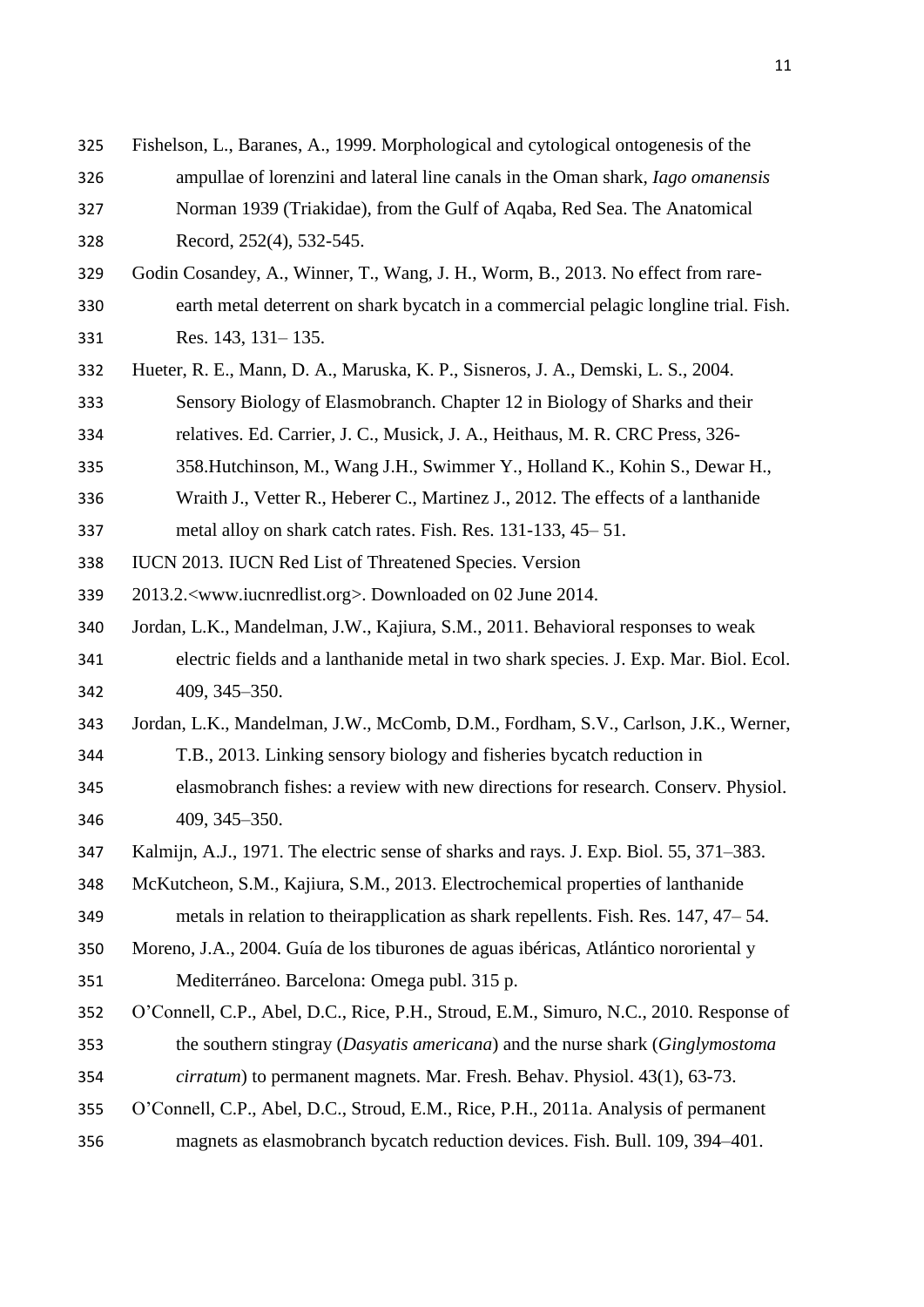| 357 | O'Connell, C.P, Abel, D.C., Gruber, S.H., Stroud, E.M., Rice, P.H., 2011b. The          |
|-----|-----------------------------------------------------------------------------------------|
| 358 | response of juvenile lemon sharks, Negaprion brevirostris, to a magnetic barrier        |
| 359 | simulating a beach net. Ocean and Coastal Manag. 54, 225-230.                           |
| 360 | O'Connell, C.P., Stroud, E. M., and He, P., 2012. The Emerging Field of Electrosensory  |
| 361 | and Semiochemical Shark Repellents: Mechanisms of Detection, Overview of                |
| 362 | Past Studies, and Future Directions. Ocean and Coast. Manag. 97, 2-11.                  |
| 363 | O'Connell, C. P., Hyun, S-Y., Gruber, S. H., O'Connell, T. J., Johnson, G., Grudecki,   |
| 364 | K., He, P., 2014a. The use of permanent magnets to reduce elasmobranch                  |
| 365 | encounter with a simulated beach net. 1. The bull shark (Carcharhinus leucas).          |
| 366 | Ocean and Coastal Manag. 97, 12-19.                                                     |
| 367 | O'Connell, C.P., Andreotti, S., Rutzen, M., Meyer, M., He. P., 2014b. The use of        |
| 368 | permanent magnets to reduce elasmobranch encounter with a simulated beach net.          |
| 369 | 2. The great white shark (Carcharodon carcharias). Ocean and Coastal Manag.             |
| 370 | 97, 20-28.                                                                              |
| 371 | O'Connell, C.P., Guttridge, T.L., Grube, S.H., Brooks, J., Finger, J.S., He, P., 2014c. |
| 372 | Behavioral modification of visually deprived lemon sharks (Negaprion                    |
| 373 | <i>brevirostris</i> ) towards magnetic fields. J Exp Mar Biol Ecol. 453, 131–137.       |
| 374 | O'Connell, C.P., He, P., Joyce, J., Stroud, E. M., Rice, P.H., 2014d. Effects of the    |
| 375 | SMART_ (Selective Magnetic and Repellent-Treated) hook on spiny dogfish                 |
| 376 | catch in a longline experiment in the Gulf of Maine. Ocean and Coastal Manag.           |
| 377 | 97, 38-43.                                                                              |
| 378 | O'Connell, C.P., Hyun, S-Y., Gruber, S-H., He, P., 2015. Effects of barium-ferrite      |
| 379 | permanent magnets on great hammerhead shark Sphyrna mokarran behavior and               |
| 380 | implications for future conservation technologies. Endang. Species Res. 26, 243-        |
| 381 | 256.                                                                                    |
| 382 | Rice, P., 2008. A shocking discovery: how electropositive metals (EPMs) work and        |
| 383 | their effects on elasmobranchs. Workshop, 10–11 April 2008. US Department of            |
| 384 | Commerce, NOAA Technical Memorandum NOAA-TM-NMFS-PIFSC-16, 36-                          |
| 385 | 40.                                                                                     |
| 386 | Rigg, D.P., Peverell, S.C., Hearndon , M., Seymour, J.E., 2009. Do elasmobranch         |
| 387 | reactions to magnetic fields in water show promise for bycatch mitigation? Mar.         |
| 388 | Freshwater Res. 60(9), 942-948.                                                         |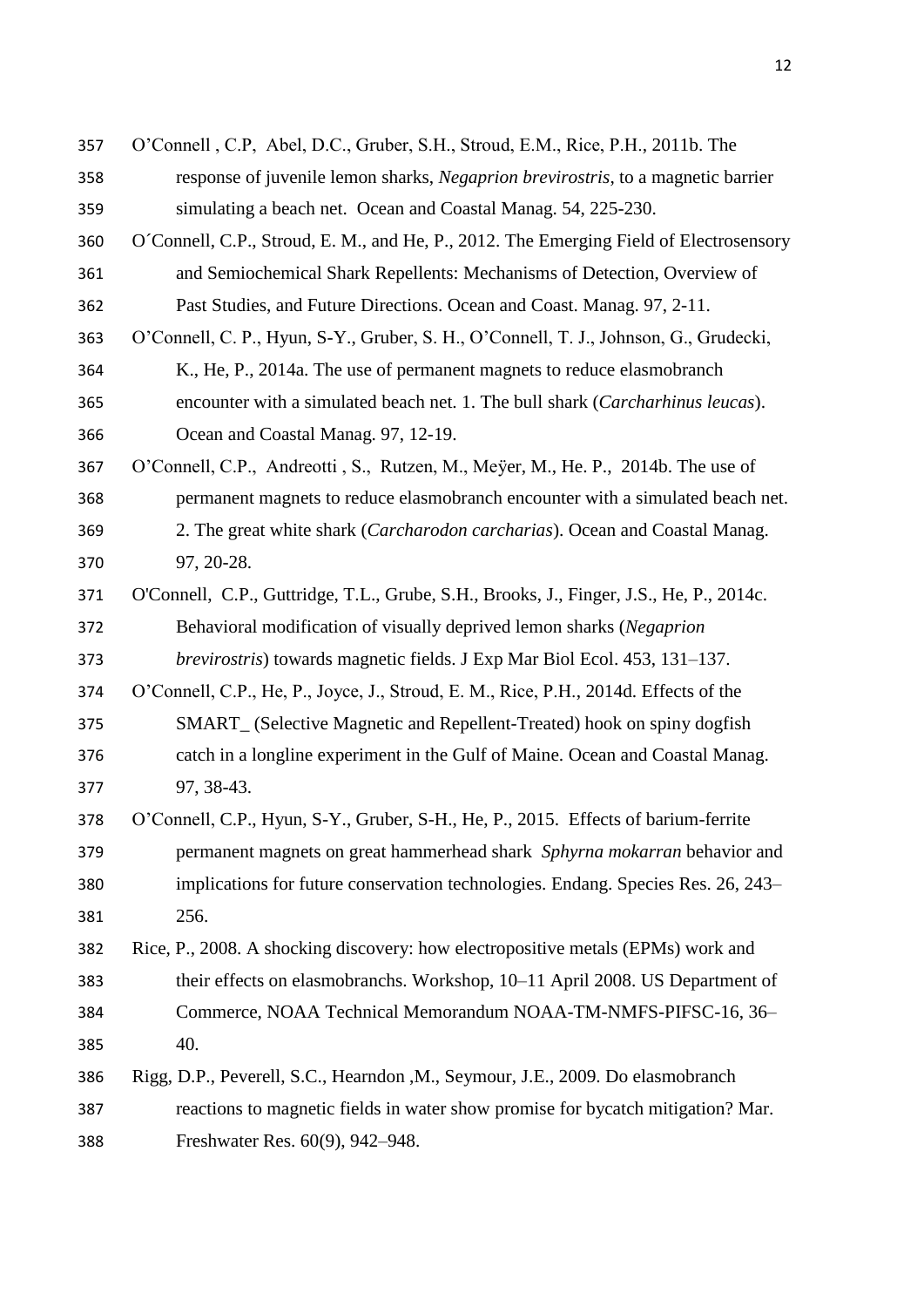- Robbins, W.D., Peddemors, V.M., Kennelly, S.J., 2011. Assessment of permanent magnets and electropositive metals to reduce the line-based capture of Galapagos shark *Carcharhinus galapagensis*. Fish. Res. 109, 100-106.
- Smith, K.T., 2013. Electrogenic metals for elasmobranch bycatch mitigation. Florida Atlantic University, Boca Raton, Florida. Master thesis. 35 pp.
- Smith, L.E., O´Connell, C.P., 2012. The effects of neodymium-iron-boron permanent magnets on the behaviour of the small spotted catshark (*Scyliorhinus canicula*) and the thornback skate (*Raja clavata*). Ocean and Coastal Manag. 97, 44-49.
- Stevens, J.D., Bonfil, R., Dulvy, N.K., Walker, P.A., 2000. The effects of fishing on sharks, rays and chimeras (chondrichthyans), and the implications for marine ecosystems. ICES J. Mar. Sci. 57, 476-494.
- Stoner, A.W. and Kaimmer, S.M., 2008. Reducing elasmobranch bycatch: laboratory investigation of rare earth metal and magnetic deterrents with spiny dogfish and Pacific halibut. Fish. Res. 92, 162-168.
- Tallack, S.M.L. and Mandelman, J.W., 2009. Do rare-earth metals deter spiny dogfish? A feasibility study on the use of electropositive "mischmetal" to reduce the bycatch of *Squalus acanthias* by hook gear in the Gulf of Maine. ICES J. Mar. Sci. 66,\$ 315-322
- Tricas, T.C., Sisneros, J.A., 2004. Ecological functions and adaptations of the elasmobranch electrosense. *The sense of fish*, Springer, Netherlands, 308-329
- Wang, J.H., McNaughton,L., Swimmer,Y**.** A., 2008 shocking discovery: how
- electropositive metals (EPMs) work and their effects on elasmobranchs**.**
- Workshop, 10–11 April 2008. US Department of Commerce, NOAA Technical
- Memorandum NOAA-TM-NMFS-PIFSC-16, 36–40.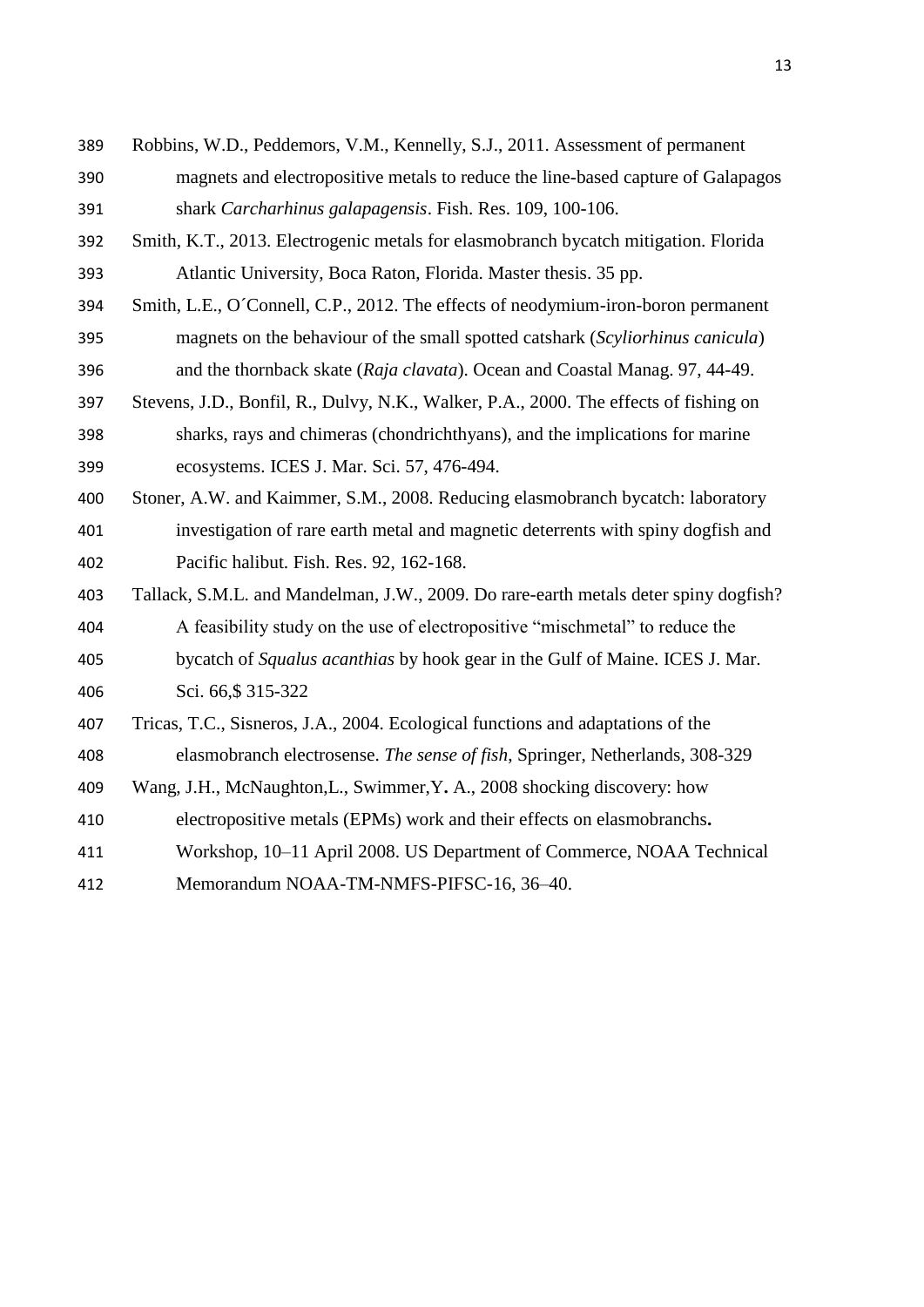#### 413 **Tables**

414<br>415 415 Table 1. Comparison of mean values of CPUE (catch per unit of effort, where the unit of effort was the

416 number of hooks) for blue shark (*Prionace glauca*) between longline zones during the test period (3

417 days). No=number. SD=Standard Deviation.

418

| Blue shark<br>catch tests        | Zone 1 |             | Zone 2    |        |             | Zone 3    |        |             |           |
|----------------------------------|--------|-------------|-----------|--------|-------------|-----------|--------|-------------|-----------|
|                                  | No of  | <b>CPUE</b> | <b>SD</b> | No of  | <b>CPUE</b> | <b>SD</b> | No of  | <b>CPUE</b> | <b>SD</b> |
|                                  | hooks  |             |           | hooks  |             |           | hooks  |             |           |
| Magnet<br>model n <sup>o</sup> 1 | 3x5    | 0.87        | 0.35      | $3*5$  | 0.80        | 0.45      | $3*5$  | 0.80        | 0.41      |
| Magnet<br>model $n^{\circ}2$     | 3x11   | 0.64        | 0.49      | $3*11$ | 0.70        | 0.47      | $3*11$ | 0.70        | 0.47      |
| Hooks<br>without<br>magnets      | 3x16   | 0.52        | 0.51      | 3x16   | 0.52        | 0.50      | 3x16   | 0.38        | 0.49      |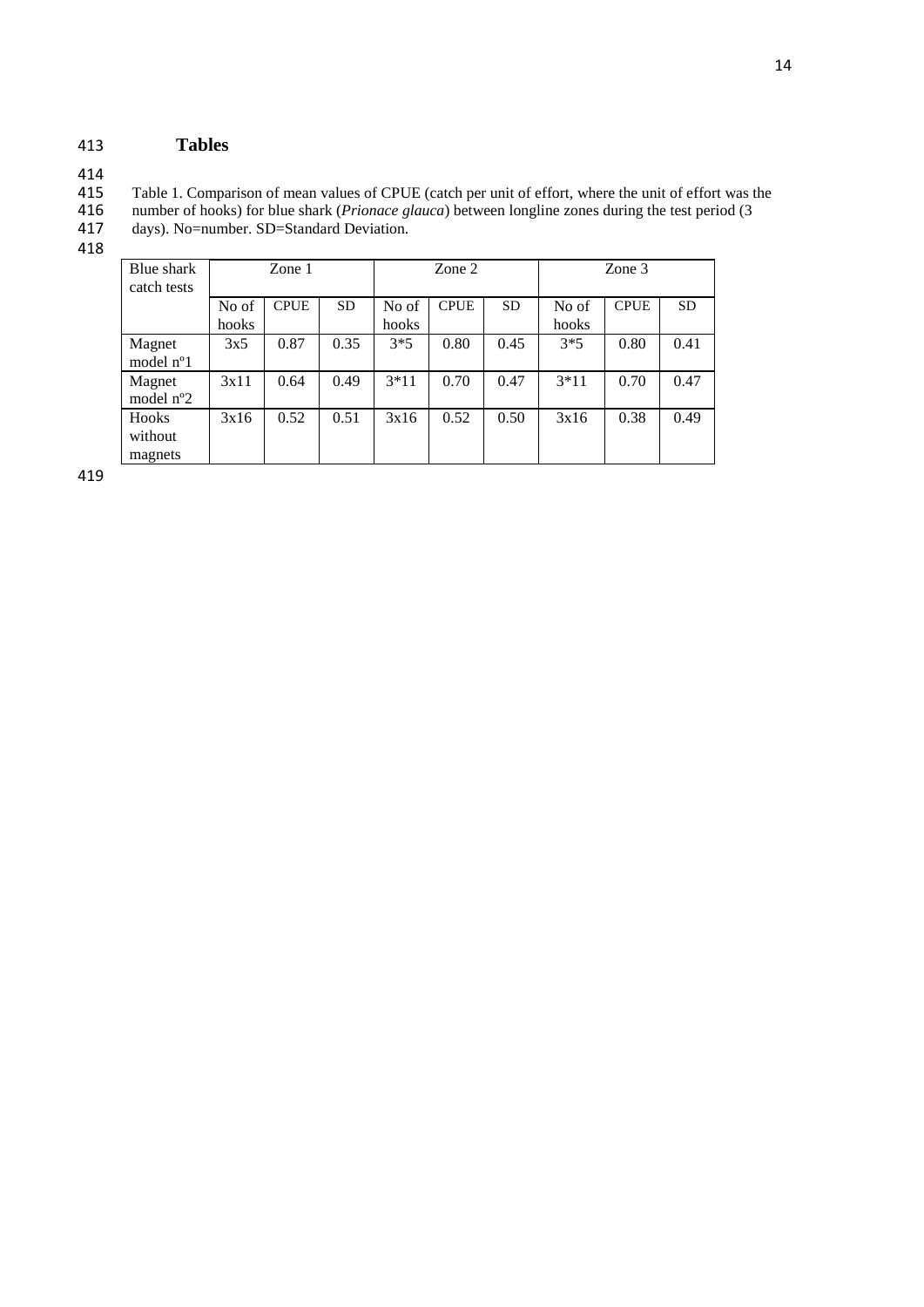420 Table 2. Total length (TL) of captured blue sharks. - = missing data, Min = Minimum, Max = Maximum,

#### $421$  SD = standard deviation.

422

| Blue sharks catch                                                                      | n       | Min. and Max.<br>TL       | Mean length (SD)         | Sex ratio<br>(% of males) |
|----------------------------------------------------------------------------------------|---------|---------------------------|--------------------------|---------------------------|
| Total caught individuals                                                               | 1 0 7 6 | 70 to 240 cm              | $\overline{\phantom{0}}$ |                           |
| Individual caught by hooks<br>equipped with magnets inside the<br>zones $1, 2$ and $3$ | 94      | $100$ to $200$ cm         | $109(18)$ cm             | 52%                       |
| Individual caught by control<br>hooks inside the zones 1, 2 and 3                      | 75      | $100$ to $200 \text{ cm}$ | $112(15)$ cm             | 55%                       |
| Individual caught by hooks<br>without magnets in the zone 4                            | 907     | 100 to 200 cm             |                          | 77%                       |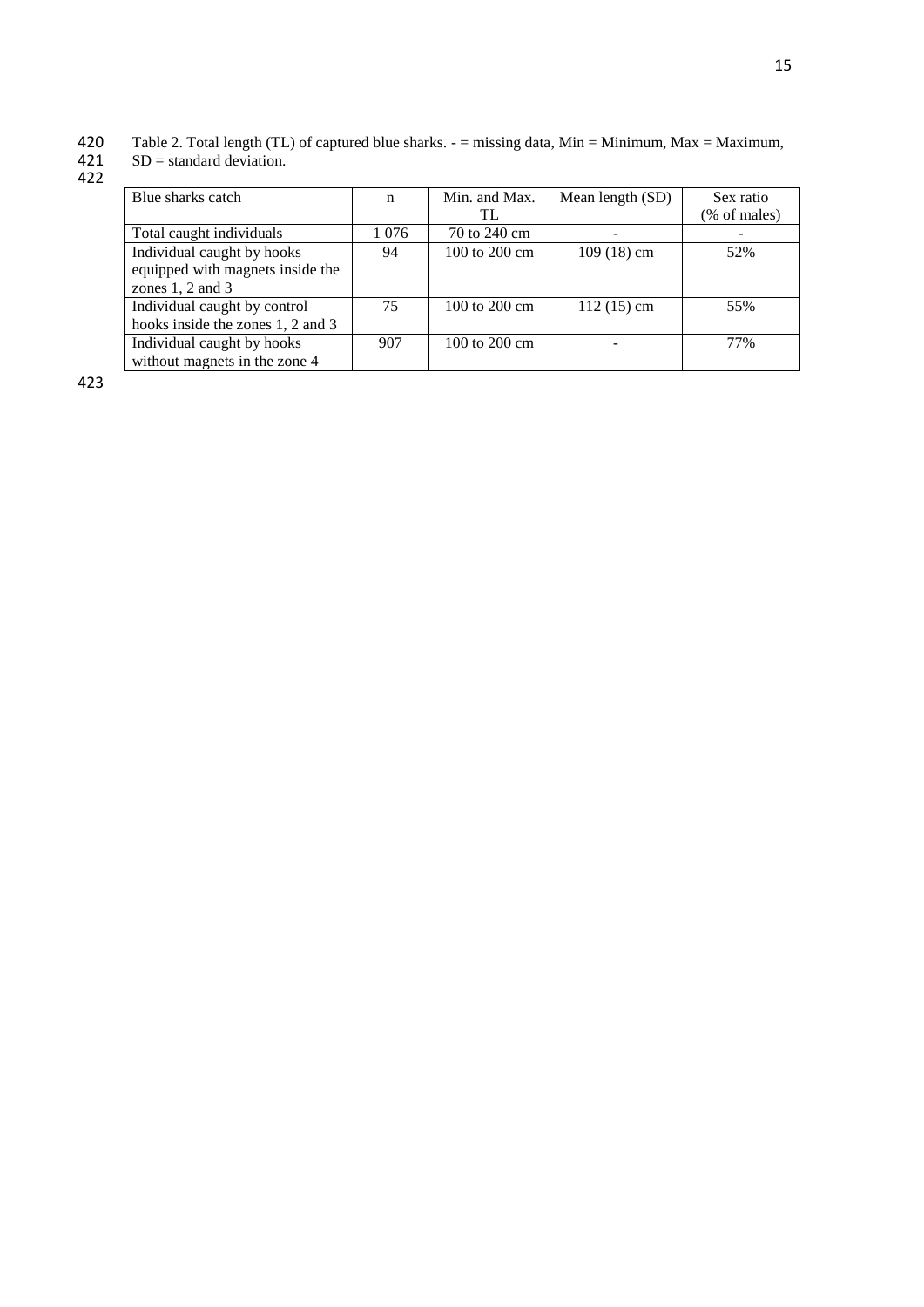424 Table 3. References concerning tests of electropositive and magnetic effects on sharks in laboratory (Lab) field.

| 425 | and |
|-----|-----|
|     |     |

| <b>Species</b>              | Electromagnetic       | <b>Study</b> | <b>Detterent</b>       | <b>References</b>            |  |
|-----------------------------|-----------------------|--------------|------------------------|------------------------------|--|
|                             | dispositive           |              | effect                 |                              |  |
| Prionace glauca             | NdFeB N35 - NdNi N35  | Field        | no                     | This study                   |  |
| Sphyrna mokarran            | BaFe12O19             | Field        | yes                    | O'Connell et al., 2015       |  |
| Carcharhinus leucas         | BaFe12O19             | Lab          | yes                    | O'Connell et al., 2014a      |  |
| Negaprion brevirostris      | BaFe12O19             | Lab          | yes                    | O'Connell et al., 2014c      |  |
| Scyliorhinus canicula       | Nd2Fe14B              | Lab          | yes                    | Smith and O'Connell, 2014    |  |
| Raja clavata                | Nd2Fe14B              | Lab          | yes                    | Smith and O'Connell, 2014    |  |
| Carcharodon carcharias      | BaFe12O19             | Field        | yes                    | O'Connell et al., 2014b      |  |
| Squalus acanthias           | Electropositive metal | Field        | yes                    | O'Connell et al., 2014d      |  |
| Amblyraja radiata           | Electropositive metal | Field        | no                     | O'Connell et al., 2014d      |  |
| Dipturus laevis             | Electropositive metal | Field        | no                     | O'Connell et al., 2014d      |  |
| Prionace glauca             | Electropositive metal | Field        | no                     | O'Connell et al., 2014d      |  |
| Rhizoprionodon terraenovae  | Neodymium (Nd) metal  | Field        | partial                | Smith, 2013                  |  |
| Carcharhinus limbatus       | Neodymium (Nd) metal  | Field        | no                     | Smith, 2013                  |  |
| Negaprion brevirostris      | Neodymium (Nd) metal  | Lab          | no                     | McCutcheon and Kajiura, 2013 |  |
| Sphyrna tiburo - group      | Neodymium (Nd) metal  | Lab          | no                     | McCutcheon and Kajiura, 2013 |  |
| Sphyrna tiburo - individual | Neodymium (Nd) metal  | Lab          | no                     | McCutcheon and Kajiura, 2013 |  |
| Prionace glauca             | Electropositive metal | Field        | no                     | Godin Cosandey et al., 2013  |  |
| Isurus oxyrinchus           | Electropositive metal | Field        | no                     | Godin Cosandey et al., 2013  |  |
| Lamna nasus                 | Electropositive metal | Field        | no                     | Godin Cosandey et al., 2013  |  |
| Sphyrna lewini              | PrNdA                 | Field        | yes                    | Hutchinson et al., 2012      |  |
| Carcharhinus plumbeus       | PrNdA                 | Field        | no                     | Hutchinson et al., 2012      |  |
| Prionace glauca             | PrNdA                 | Field        | no                     | Hutchinson et al., 2012      |  |
| Isurus oxyrinchus           | PrNdA                 | Field        | no                     | Hutchinson et al., 2012      |  |
| Rhizoprionodon terraenovae  | Nd2Fe14B              | Field        | yes                    | O'Connell et al., 2011a      |  |
| Carcharhinus limbatus       | Nd2Fe14B              | Field        | no                     | O'Connell et al., 2011a      |  |
| Carcharhinus limbatus       | BaFe12O19             | Field        | yes                    | O'Connell et al., 2011a      |  |
| Carcharhinus plumbeus       | BaFe12O19             | Field        | no                     | O'Connell et al., 2011a      |  |
| Negaprion brevirostris      | BaFe12O19             | Field        | yes                    | O'Connell et al., 2011a      |  |
| Carcharhinus acronotus      | BaFe12O19             | Field        | no                     | O'Connell et al., 2011a      |  |
| Rhizoprionodon terraenovae  | Nd2Fe14B              | Field        | yes                    | O'Connell et al., 2011a      |  |
| Mustelus canis              | Nd2Fe14B              | Field        | yes                    | O'Connell et al., 2011a      |  |
| Squalus acanthias           | Nd2Fe14B              | Field        | no                     | O'Connell et al., 2011a      |  |
| Dasyatis americana          | BaFe12O19             | Field        | yes                    | O'Connell et al., 2011a      |  |
| Dasyatis americana          | Nd2Fe14B              | Field        | no                     | O'Connell et al., 2011a      |  |
| Raja eglanteria             | Nd2Fe14B              | Field        | no                     | O'Connell et al., 2011a      |  |
| Carcharhinus plumbeus       | Nd2Fe14B              | Field        | $\mathbf{no}$          | O'Connell et al., 2011a      |  |
| Carcharhinus limbatus       | Nd2Fe14B              | Field        | yes                    | O'Connell et al., 2011a      |  |
| Negaprion brevirostris      | BaFe12O19             | Lab          | yes                    | O'Connell et al., 2011b      |  |
| Mustelus canis - group      | Neodymium (Nd) metal  | Lab          | no                     | Jordan et al., 2011          |  |
| Mustelus canis - individual | Neodymium (Nd) metal  | Lab          | yes                    | Jordan et al., 2011          |  |
| Dasyatis Americana          | BaFe12O19             | Lab          | yes                    | O'Connell et al., 2010       |  |
| Ginglymostoma cirratum      | BaFe12O19             | Lab          | yes                    | O'Connell et al., 2010       |  |
| Carcharhinus plumbeus       | Electropositive metal | Lab          | yes                    | Brill et al., 2009           |  |
| Squalus acanthias           | Electropositive metal | Lab          | partial                | Tallack and Mandelman, 2009  |  |
| Squalus acanthias           | Electropositive metal | Field        | partial                | Tallack and Mandelman, 2009  |  |
| Sphyrna lewini              | Ferrite magnet        | Lab          | yes                    | Rigg et al., 2009            |  |
| Carcharhinus tilstoni       | Ferrite magnet        | Lab          | yes                    | Rigg et al., 2009            |  |
| Carcharhinus amblyrhynchos  | Ferrite magnet        | Lab          | yes                    | Rigg et al., 2009            |  |
| Rhizoprionodon acutus       | Ferrite magnet        | Lab          | yes                    | Rigg et al., 2009            |  |
| Glyphis glyphis             | Ferrite magnet        | Lab          | no                     | Rigg et al., 2009            |  |
| Squalus acanthius           | Nd2Fe14B              | Lab          | no                     | Stoner and Kaimmer, 2008     |  |
| Squalus acanthius           | Electropositive metal | Lab          | $\mathop{\mathrm{no}}$ | Stoner and Kaimmer, 2008     |  |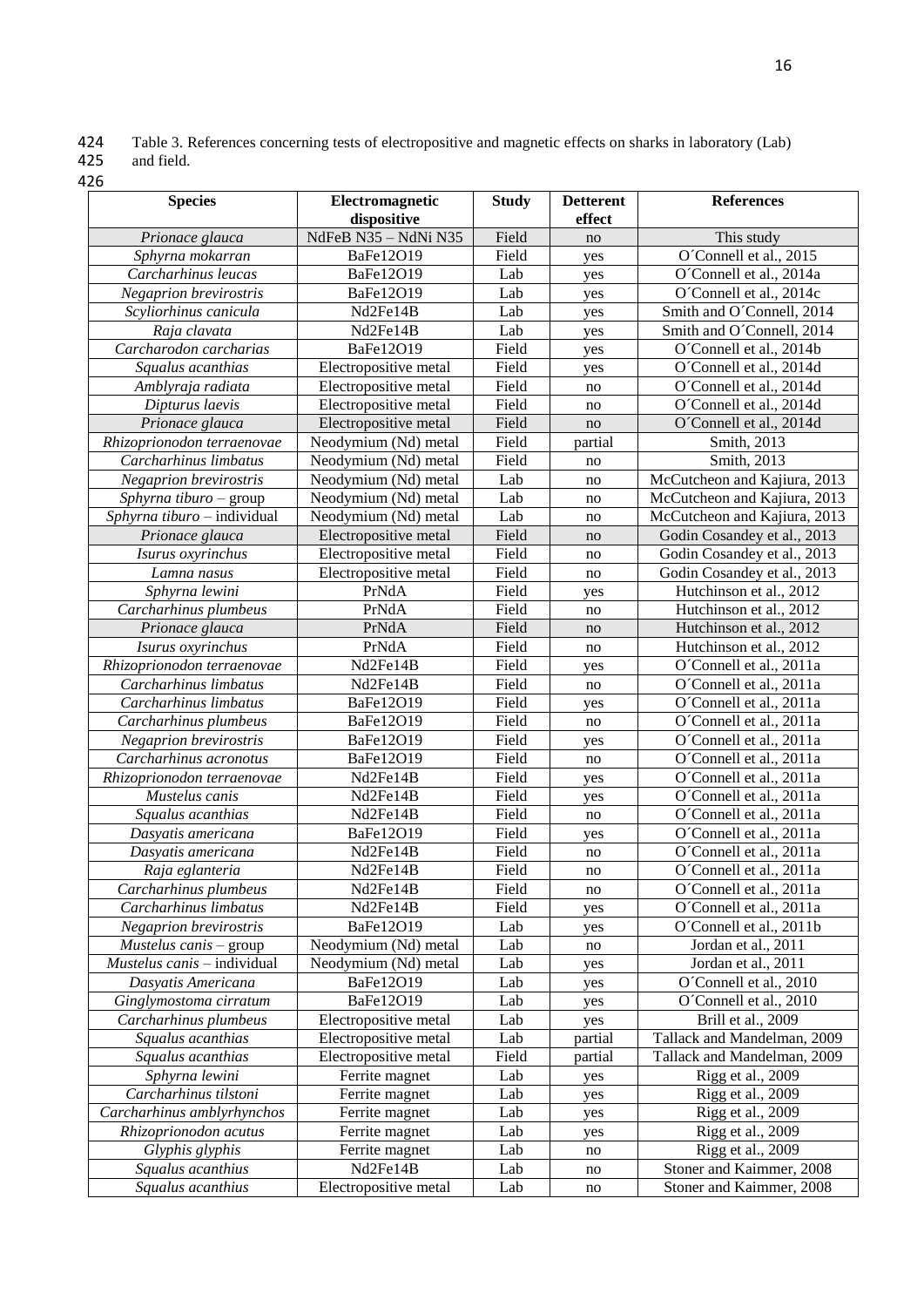| ۰. |  |
|----|--|
|    |  |

| Squalus acanthias         | Neodymium (Nd) metal  | Lab   | yes | Jordan et al., 2008  |
|---------------------------|-----------------------|-------|-----|----------------------|
| Mustelus canis            | Neodymium (Nd) metal  | Lab   | yes | Jordan et al., 2008  |
| Carcharhinus galapagensis | Electropositive metal | Field | yes | Wang et al., 2008    |
| Carcharhinus plumbeus     | Electropositive metal | Field | ves | Wang et al., 2008    |
| Negaprion brevirostris    | Electropositive metal | Field | ves | Rice, 2008           |
| Carcharhinus galapagensis | Neodymium (Nd) metal  | Field | no  | Robbins et al., 2008 |
| Carcharhinus galapagensis | PrNdA                 | Field | no  | Robbins et al., 2008 |

427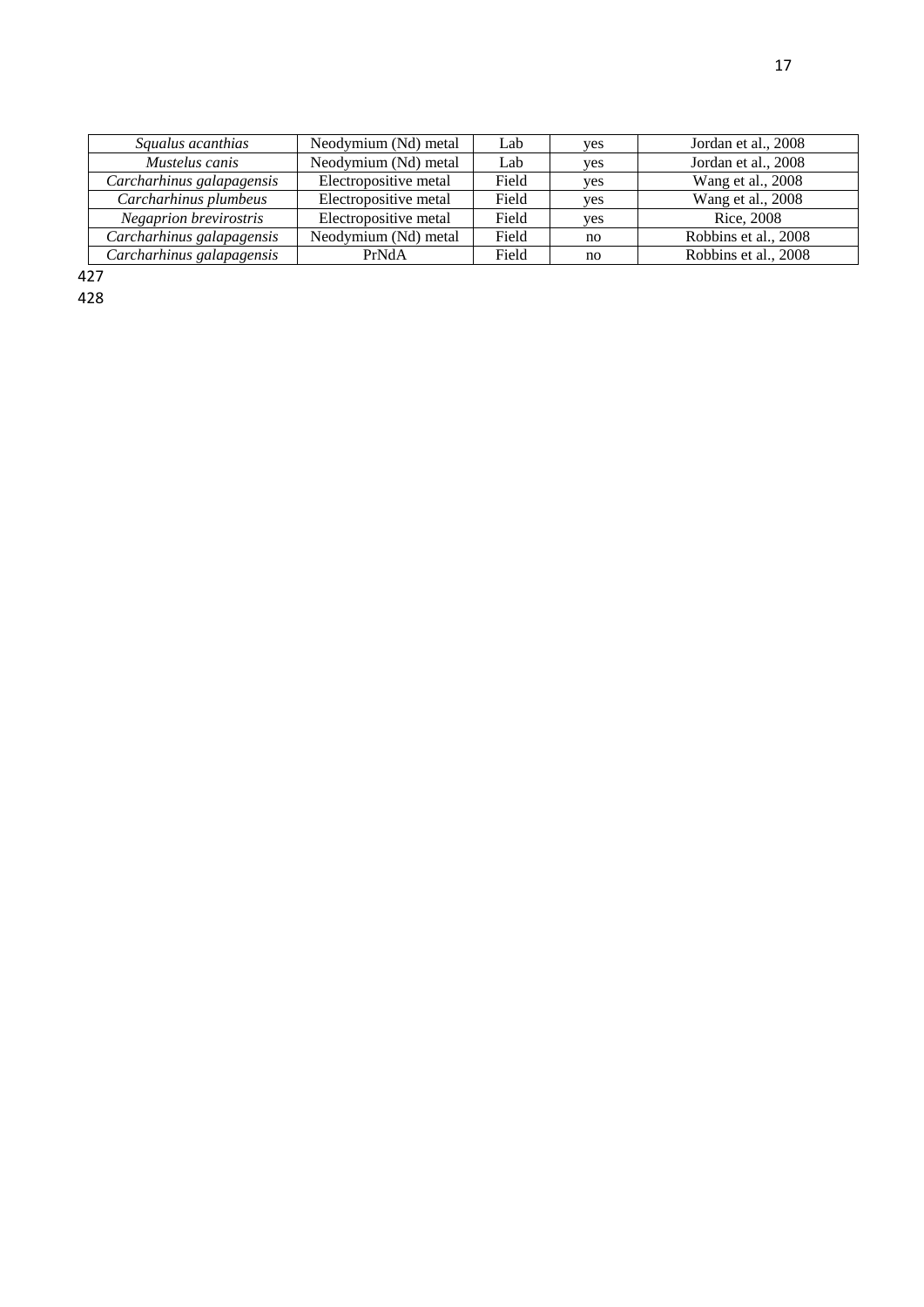### **Figure legends**

 Figure 1. Map of the marine area (northeastern Atlantic) and location of the fishing zone (black oval) where magnet experiments were conducted.

 Figure 2. a. Position of the magnet model 2 with a hook under real fishing conditions. Photo: Sebastián Biton Porsmoguer. b. Position of magnet model 2 on a hook measured for magnetic field in laboratory. Photo: Christophe Almarcha.

 Figure 3. Position of hooks with magnet models 1, 2 and control hooks in the testedzones 1, 2 and 3. The rest of the longline was the zone 4.

 Figure 4. Measurement of the maximum magnetic field B in tesla (T) along the distance X in cm for a hook filled with, respectively, big magnet for model 1 (big black circles), small magnet for model 2 (small grey circles), a hook alone after contact with big magnet model 1, a hook alone after contact with small magnet model 2 and a hook alone which was never in contact with a magnets (white circles), in a log-log scale. 

 Figure 5. A blue shark *Prionace glauca* caught by the longline vessel during the fishing campaign. Photo: Sebastián Biton Porsmoguer.

 Figure 6. Comparison of the CPUE (catch per unit of effort) with mean values for blue shark (*Prionace glauca*) between the two model of magnets (M1 = model 1, M2 = model 2) and the control hooks inside the tested zones.

- 
-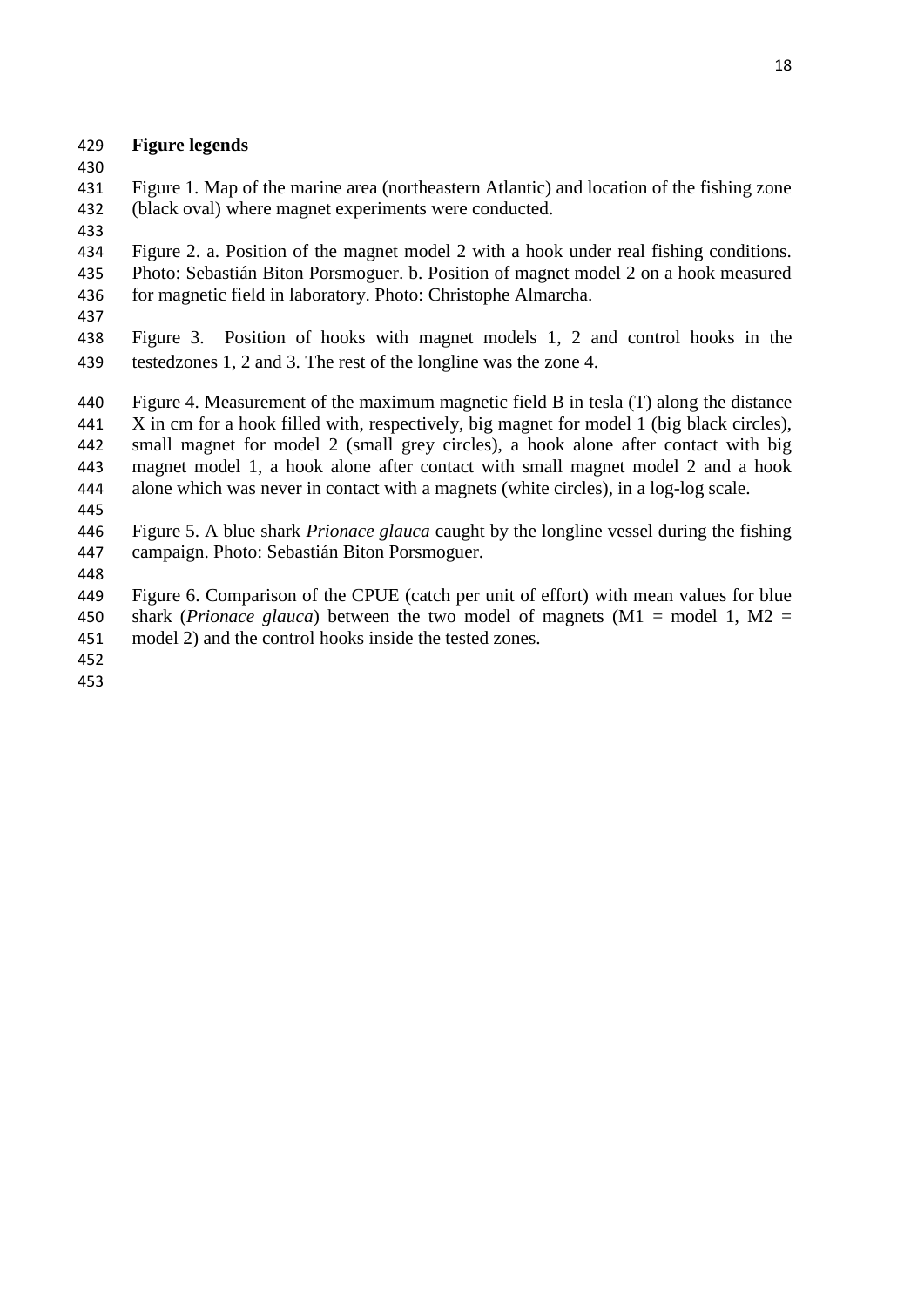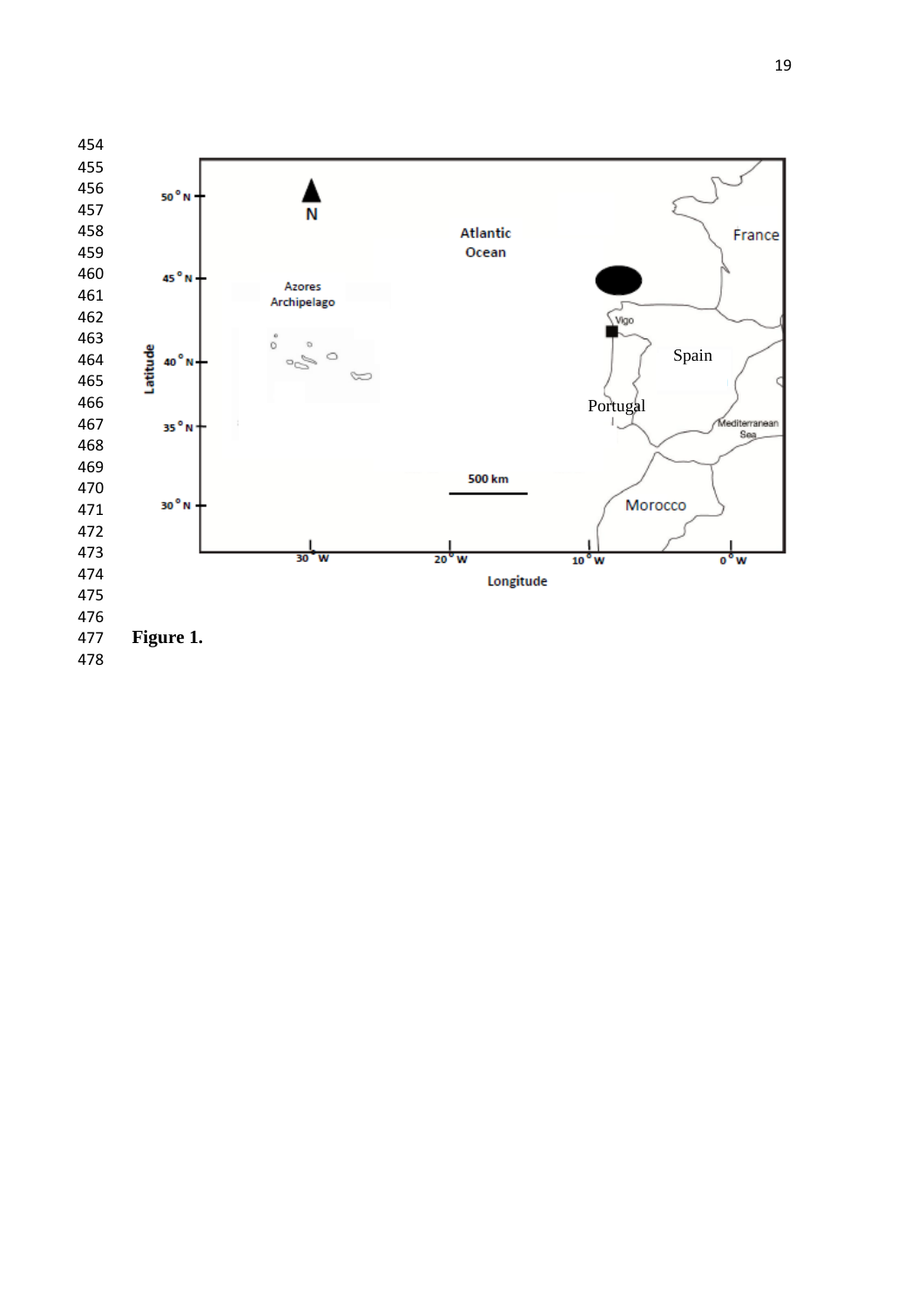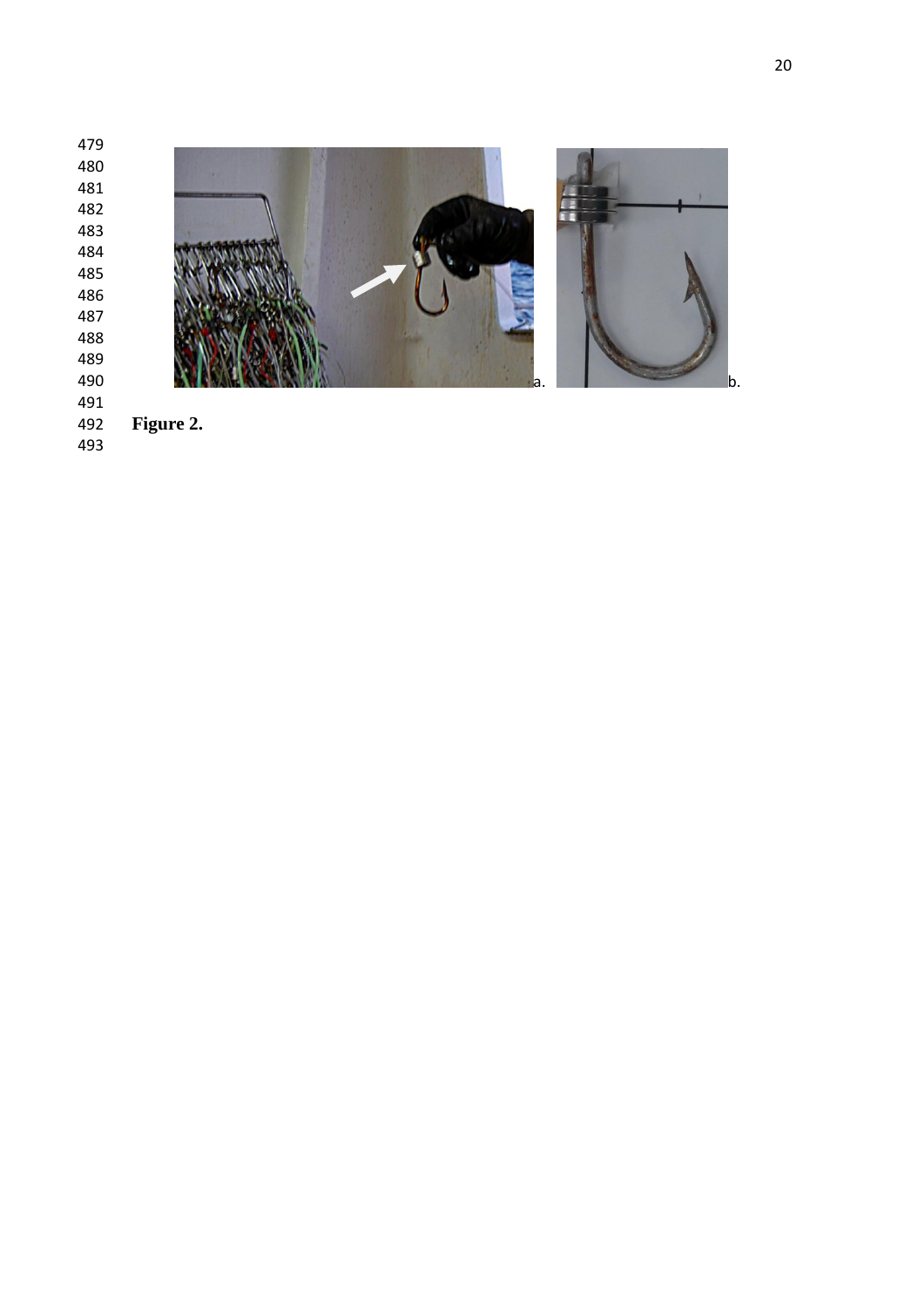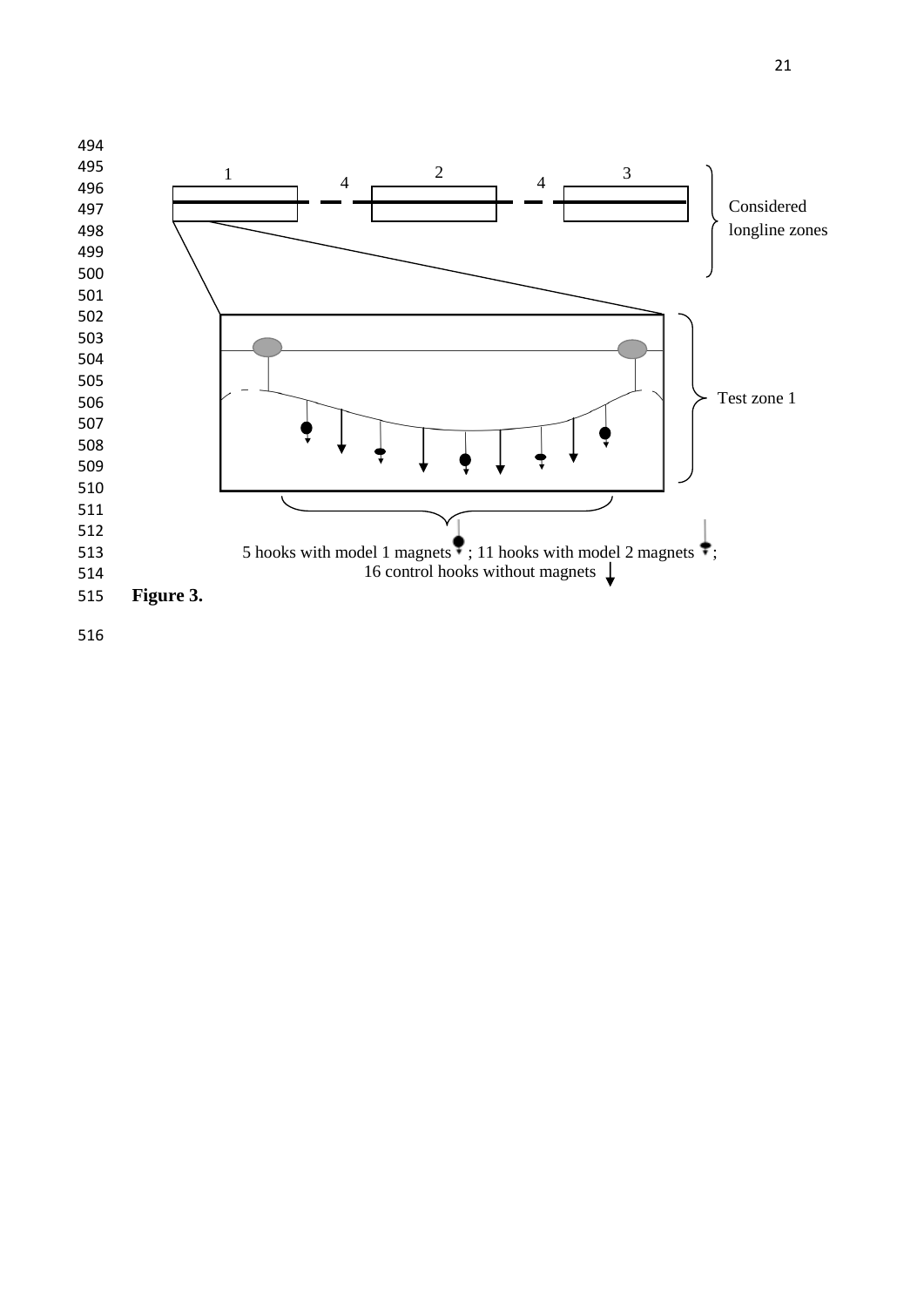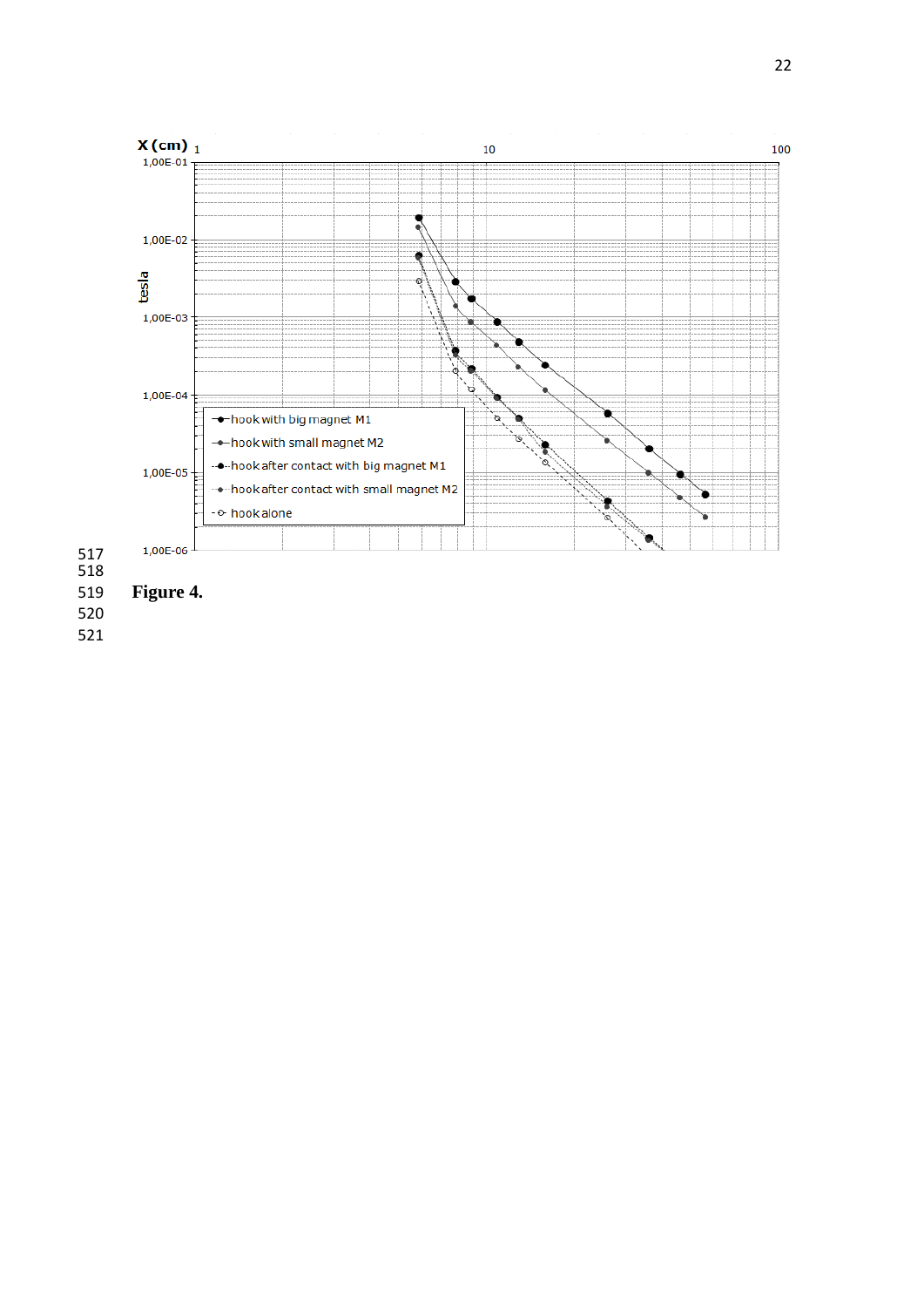

## 524<br>525